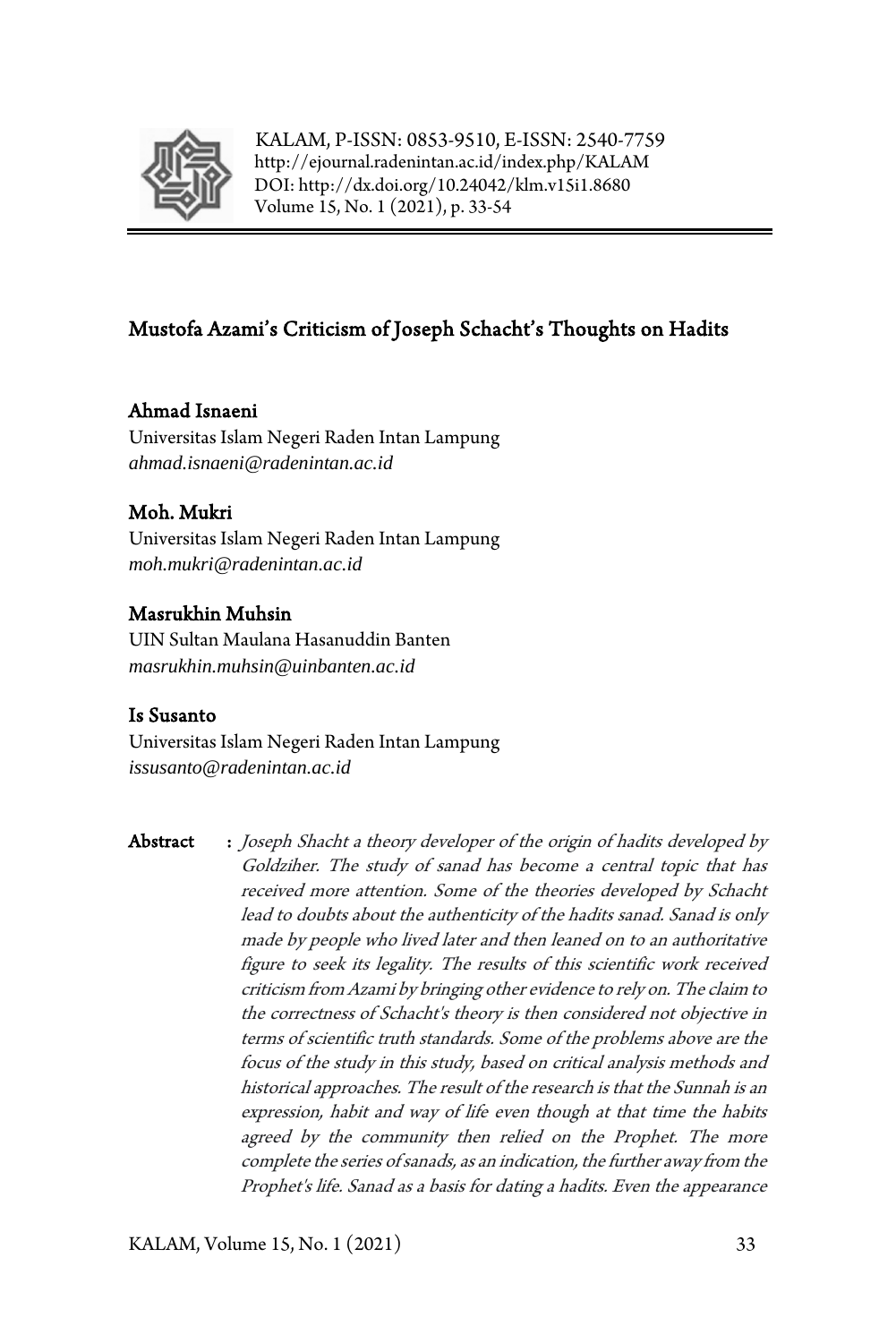of sanad was earlier than the hadits editorial. Schacht based the development of the hadits sanad study through the theory of back projection and common link. Azami's criticism of Schacht's theory is as a baseless scientific lie. These theories stand on some of Schacht's misunderstanding of the theory and terms formulated by hadits scholars. Schacht's theory of the Sunnah also contradicts the historical realities prevailing in the early Islamic world.

Keywords : Mustofa Azami, Joseph Schacht, Hadits, Authenticity, Theory

Abstrak : Joseph Shacht adalah seorang pengembang teori keaslian hadits yang dikemukakan oleh Goldziher. Kajian sanad menjadi topik utama yang mendapat perhatian lebih darinya. Beberapa teori yang dikemukakan oleh Schacht menimbulkan keraguan terhadap otentisitas sanad hadits. Sanad hanya dibuat oleh orang-orang yang hidup belakangan dan bersandar pada figur berwibawa untuk mencari legalitasnya. Hasil karya ilmiah ini mendapat kritikan dari Azami dengan membawa bukti lain yang bisa diandalkan. Klaim kebenaran teori Schacht kemudian dianggap tidak objektif dalam hal standar kebenaran ilmiah. Beberapa permasalahan di atas menjadi fokus kajian dalam penelitian ini, berdasarkan metode analisis kritis dan pendekatan historis. Hasil penelitian menunjukkan bahwa Sunnah merupakan ekspresi, kebiasaan dan pandangan hidup pada saat itu yang disepakati masyarakat kemudian bertumpu pada Nabi. Semakin banyak rangkaian sanad, mengindikasikan semakin jauh dari kehidupan Nabi. Sanad sebagai dasar penanggalan sebuah hadits. Bahkan kemunculan sanad itu lebih awal dari redaksi hadits. Schacht mendasari pengembangan kajian sanad hadits melalui teori back proyeksi dan common link. Kritik Azami terhadap teori Schacht adalah sebagai kebohongan ilmiah yang tidak berdasar. Teori-teori ini berdiri di atas beberapa kesalahpahaman Schacht tentang teori dan istilah yang dirumuskan oleh para sarjana hadits. Teori Sunnah Schacht juga bertentangan dengan realitas sejarah yang berlaku di dunia Islam awal.

Kata Kunci : Mustofa Azami, Josep Schacht, Hadits, Otentisitas, Teori

# A. Introduction

The thinking of Western scholars on the study of hadits is generally different from that of Muslim scholars. Among them, to name some of them are Ignaz Goldziher (1850-1921 AD), Joseph Schacht (1902-1969 AD), John Edward Wansbrough (1928-2002 AD), Juynboll (born 1935), Michael Cook (born 1940), Gregor Schoeler (born 1944), Norman Calder (1950 -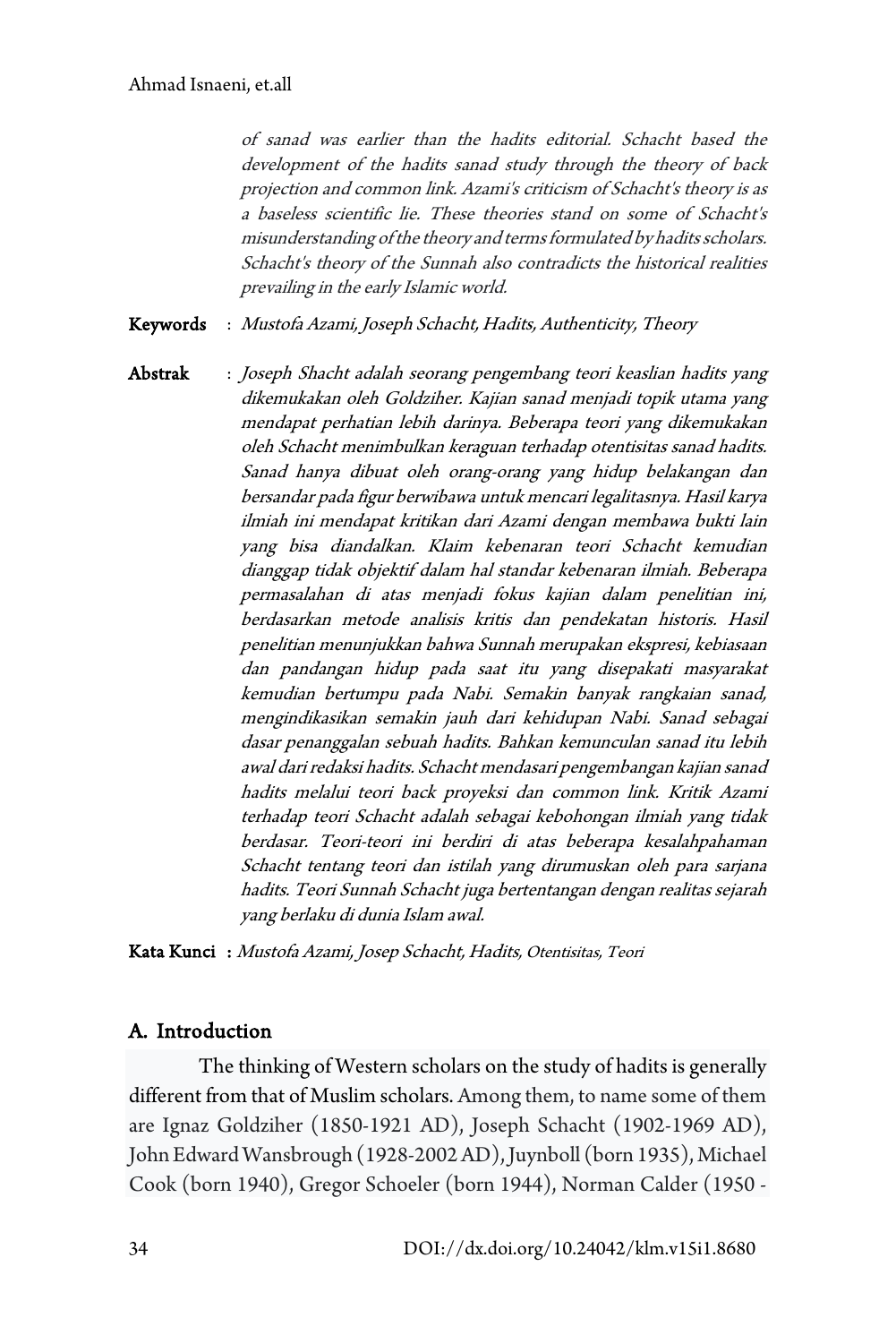February 13, 1998), and Harald Motzki (1948–2019), some of the figures above are often found in long dialogues and discussions about the sunnah of the Prophet. This is natural because in terms of methods, approaches, and inclinations they are different, even though they both claim to be in the name of scientific objectivity. The method and approach of hadits scholars use the ushuli approach, which beliefs in the existence of hadits as one of the main sources of the formation of Islamic law. So that the color of the results of thought is more of a theological or juristic type, $1$  while the West is more concerned with sociological and historical approaches, thus making the hadits a part of data that needs to be studied without being tied to certain beliefs, but as historical facts.<sup>[2](#page-2-1)</sup>

Western thinking about the hadits of the Prophet Muhammad can be mapped into several typologies, namely skepticism, sanguine (non-skeptical), middle ground,<sup>[3](#page-2-2)</sup> and neo-skeptic.<sup>[4](#page-2-3)</sup> As revisionists, they doubt the existence of the hadits as an authentic legacy. Ignaz Goldziher and Joseph Schacht are known as pioneers of the hadits criticism of the skeptical group who left global influence and created skepticism in the West.<sup>[5](#page-2-4)</sup>Joseph Schacht is a Western scholar who is quite influential in Islamic studies, especially the sunnah of the Prophet. His theory and thought are alleged to be the development of several of Ignaz Goldziher's theses which succeeded in making a skeptical framework of the foundation of the Prophet's sunnah. The depth of Schacht's discussion and thesis essentially stands firmly on the strength of the authenticity framework of the Sunnah. Schacht concentrates on the side of Islamic law as a whole, starting from the origin of Islamic law, its birth, and authenticity related to the emergence of the sunnah. Schacht's line of thought seems chaotic when juxtaposed with the theory of the birth of Islamic law, the theory of e-silentio, common links, and projecting back. It all comes down to the formation of Islamic law, the things that influence

<span id="page-2-0"></span><sup>1</sup> Akhmad Minhaji, Kontroversi Pembentukan Hukum Islam: Kontribusi Joseph Schacht (Yogyakarta: UII Press, 2001), 16.

<span id="page-2-1"></span><sup>2</sup> Rahmadi Wibowo Suwarno, "Kesejarahan Hadis Dalam Tinjauan Teori Common Link," Jurnal Living Hadis (2018): 91.

<sup>3</sup> Ibid.

<span id="page-2-4"></span><span id="page-2-3"></span><span id="page-2-2"></span><sup>4</sup> Ali Masrur, Teori Commonk Link GHA Juynboll, Melacak Akar Kesejarahan Hadits Nabi, Cetakan Ke. 1. (Yogyakarta: LKiS, 2007), 2–10.

<sup>&</sup>lt;sup>5</sup>Ali Mustafa Yakub*, Kritik Hadis* (Jakarta: Pustaka Firdaus, 2000), 17.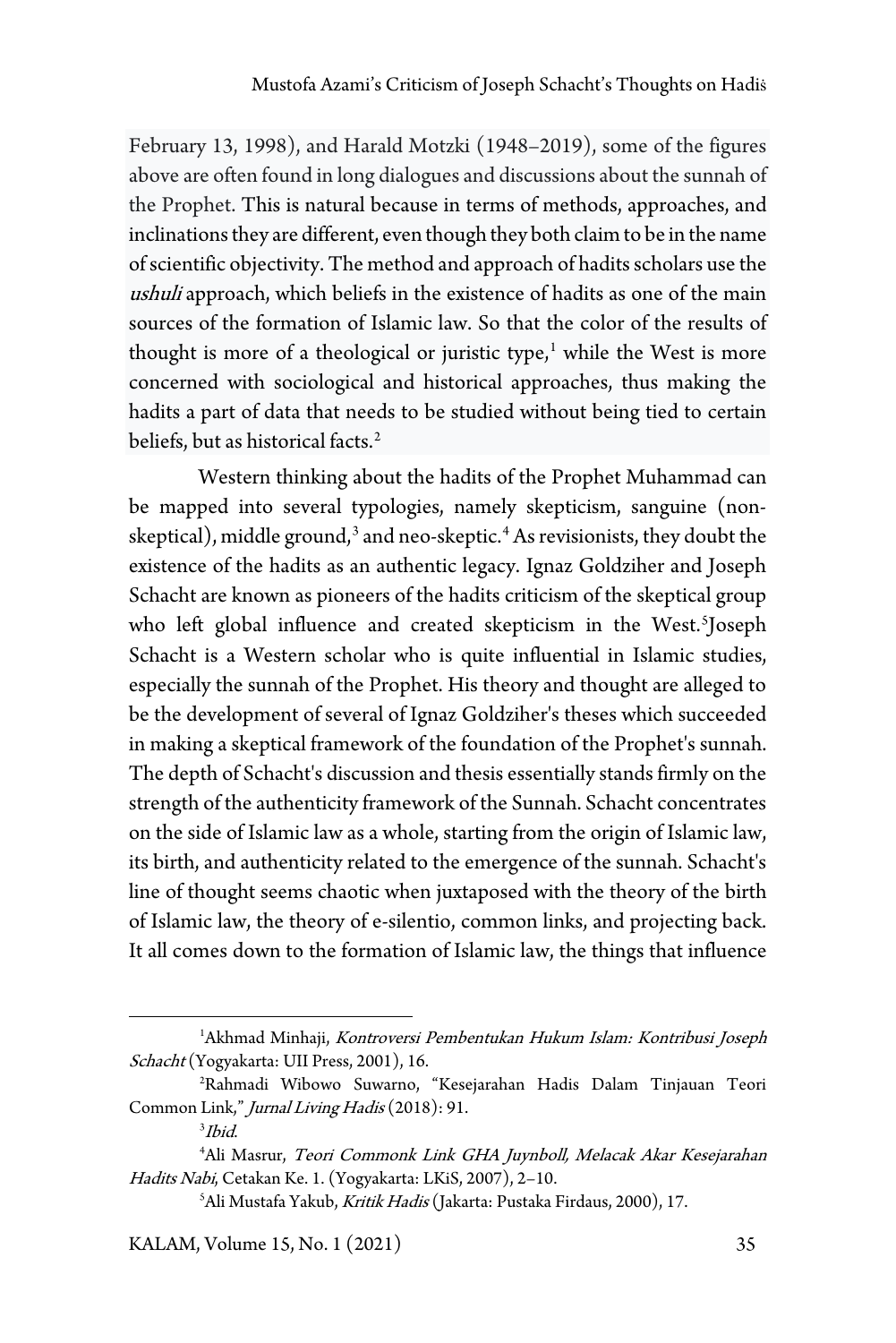its emergence and development. Schacht succeeded in giving confidence as if his scientific works were based on an objective scientific framework.<sup>[6](#page-3-0)</sup>

Schacht is very bold in expressing controversial views regarding the formation of Islamic law, especially those based on the Prophet's sunnah. Among other things, the emergence of new Islamic law appeared during the time of the Umayyads with the appointment of judges, even during the time of Ash-Shabbi (d. 110 H) it has not been found. To seek the legality of their views, the judges rested their opinions on the previous figures. This condition has made the hadits scholars create false hadits as a balance to the movement of Islamic jurists above. Sanad appeared on a large scale along with the development of classical jurisprudence.<sup>[7](#page-3-1)</sup> Schacht also said that the sunnah was nothing but a tradition that lived in early Muslim societies. Naturally, if the sunnah does not correlate with the words and behavior of the Prophet. The school of fiqh plays an important role in formulating the sunnah, as an effort to find the legality of its opinion.<sup>[8](#page-3-2)</sup> This theory made Muslim thinkers try to provide criticism, including Azami.

Azami positioned himself as a hadits thinker who was contradicting a line of Western thinkers, especially Joseph Schacht. According to Azami, Schacht has made a false theory on the origin and development of hadits. Schacht could not escape from Goldziher's influence in hacking the theory of the origin of hadits and its narration. This is the main point that makes Azami examine Schacht's thinking because he has misrepresented the hadits of the Prophet Muhammad as different from historical reality. Azami thought departs from the theory that has been built by classical scholars with their seriousness and seriousness. Schacht has misunderstood the historical realities that accompanied the growth of hadits, such as the projecting back theory and the common link. The theory was built to guard the previous statements of his predecessors, especially Goldziher. This paper will examine Azami's thoughts and criticisms of Schacht's thoughts.

Several studies have existed as data to place this paper's position. Ali Masrur examines Juynboll's thinking which is not strictly revisionist, but

<span id="page-3-0"></span><sup>6</sup> Irzak Yuliardy Nugroho, "Orientalisme Dan Hadits : Kritik Terhadap Sanad Menurut Pemikiran Joseph Schacht," Asy-Syari'ah: Jurnal Hukum Islam (2020): 157.

 $^7$ Ibid., 159–162.

<span id="page-3-2"></span><span id="page-3-1"></span><sup>&</sup>lt;sup>8</sup>Hasan Suadi, "Menyoal Kritik Sanad Joseph Schacht," *Riwayah : Jurnal Studi* Hadis (2017): 94.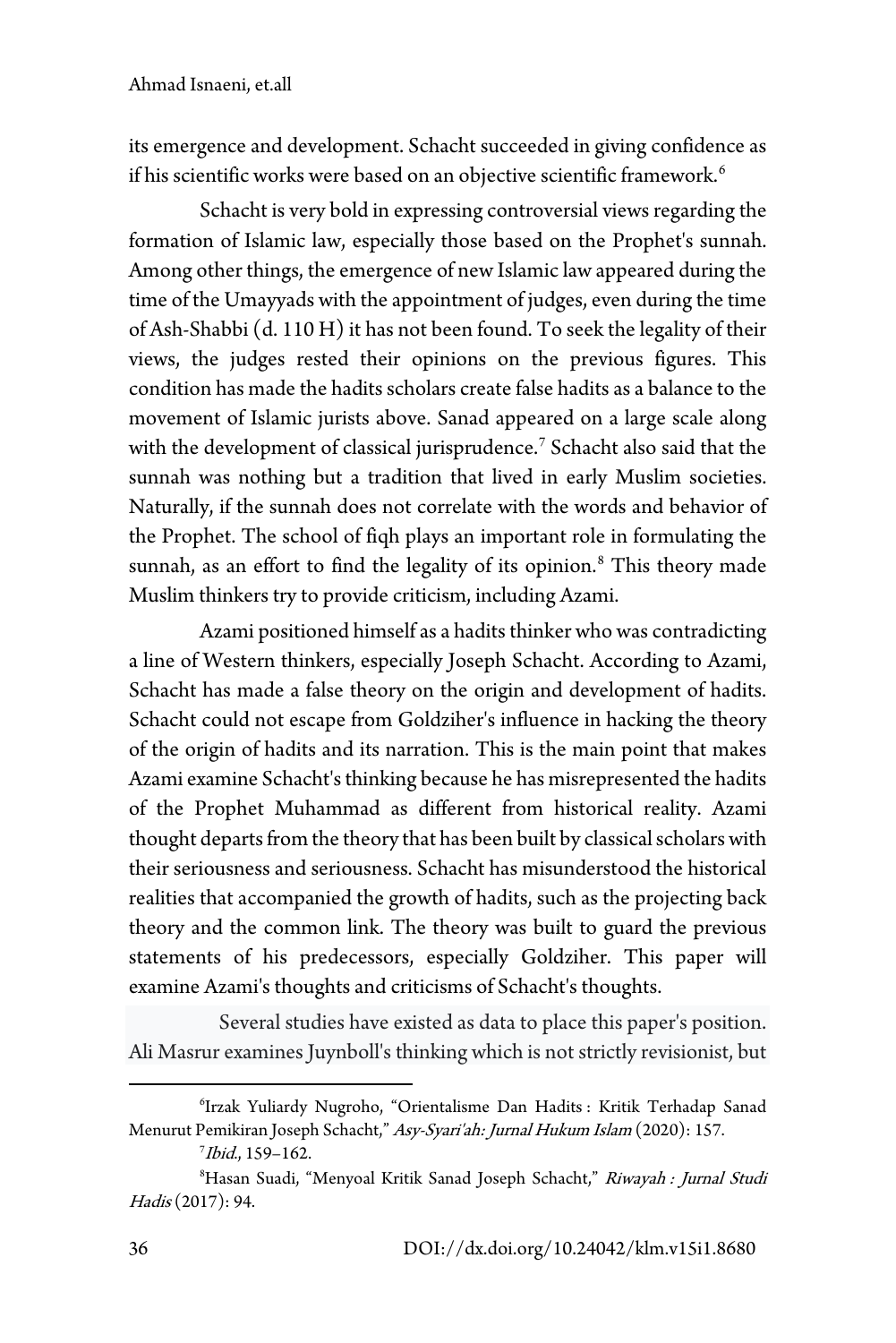takes a middle position in the study of historical criticism. Meanwhile, Zikri Darussamin criticized Goldziher for having thoughts about Islam, especially the Prophet's sunnah, which tends to be tendentious. Kamaruddin Amin notes that the activities of hadits criticism among Muslims tend to be stagnant, while Western methods of criticism can be developed to examine the authenticity of hadits in the context of developing hadits studies. In his writing, Umaiyatus Syarifah contains two outlines of Azami's thoughts in the study of hadits, namely the writing and criticism of hadits, and responses to Schacht, it's just that this paper is monotonous and the discussion is brief and less dialogic. Hasan Suadi criticized Schacht for reviewing the Prophet's hadits from the side of the sanad which is oriented towards the historical aspects of hadits. There is Azami's criticism but in passing. Aan Supian describes Schacht and Goldziher's thoughts, as well as Azami's little criticism of them in a simple way. Meanwhile Munandar refuted Schacht's great theory that most of the Prophet's hadits were false, which was based on the circulation of the isnad in the second century Hijriah or the end of the first century Hijriah. This paper examines the Projecting Back theory, E Silentio Theory, and Common Link Theory, and does not base it on Azami's thinking. Maliki and Husnul Hidayati highlighted the thought of Kamaruddin Amin's hadits, which analyzed several criticisms of Schacht's hadits theory, such as e silentio, which has also received criticism from Western scholars. The theory is considered speculative and reckless which judges a hadits as fake status based only on its popularity and tendentiousness from certain groups.

This study focuses on Azami's critique of Schacht's thoughts on the Prophet's hadits. Azami's criticism is directed at some of the theories developed by Schacht in order to corroborate his big conclusion that the Prophet's hadits are mostly fake news which cannot be used as legal basis.

This study uses the descriptive-analytic method, which is a method used to analyze existing data, then classify it so that it leads to conclusions from various elements of the data, especially related to figures.<sup>[9](#page-4-0)</sup> The data comes from primary data, namely the writings of Joseph Schacht and

<span id="page-4-0"></span><sup>9</sup> Harun Nasution, Tradisi Baru Penelitian Agama Islam, Tinjauan Antar Disiplin Ilmu (Bandung: Pusjarlit & Nuansa, 1998), 44–50.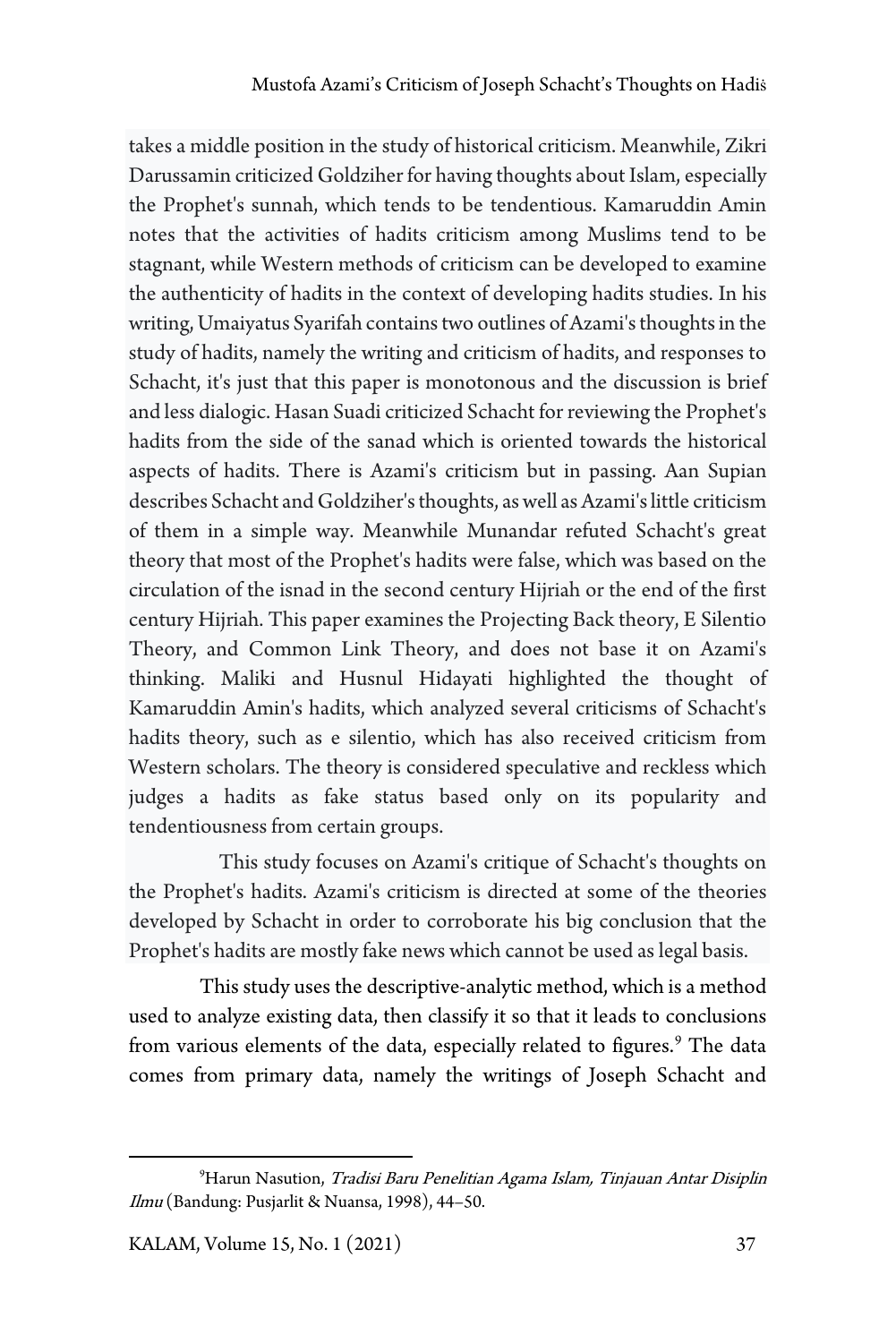Mustafa Azami. The secondary data is the various works of other people who examine the thoughts of the two figures.

# B. Theorethical Framework

1. The origins of hadits according to Joseph Schacht

The background for the selection of orientalists is Schacht, this is based on the general reality that other Western thinkers are only repetition, explanation, and strengthening Ignaz Goldier and Joseph Schacht's thoughts.[10](#page-5-0) It is clear how they influence the study of hadits in the West. From this discussion, it will be seen how much interest Goldziher and Schacht have in the study of the Prophet's Sunnah. In some of the previous discussions, it has been described how the results of the two thoughts have become the main source of hadits thought in the West and have become a kind of main reference book in the study of Sunnah. The current developed by both is to doubt the position of the Prophet's Sunnah in Islam.<sup>[11](#page-5-1)</sup> This doubt was raised from the concept of the Sunnah which according to him did not come from the person of the Prophet but was made by people who lived in the future who were far from the Prophet's life.

Schacht's main thoughts on the Sunnah and hadits are those that are oriented towards Goldziher's thesis. In Schacht's hands, the study of hadits has developed and is most prominent in carrying out the tradition of skepticism, and has embedded more comprehensive basic principles for the study of hadits in the West.[12](#page-5-2) Schacht's efforts in deepening the study of hadits relied on the origins of hadits, the study of isnād as a link in the chain of hadits narration, and developed to reject the authenticity of hadits.<sup>[13](#page-5-3)</sup> Schacht in providing an understanding of the Sunnah cannot be separated from the term practice and living tradition living. According to Schacht

<span id="page-5-0"></span><sup>&</sup>lt;sup>10</sup>Abdurrahman Wahid classified Orientalists into three periods, namely the pre-Goldziher period, the Goldziher period and others, and the post-Goldziher period. Abdurrahman Wahid et.al., "MM Azami's Contribution to the Investigation of Hadith" in MM Azami, Pembelaan Eksistensi Hadis, Ke 1. (Jakarta: Pustaka Firdaus, 2002), 27-32.

<span id="page-5-1"></span><sup>&</sup>lt;sup>11</sup>Ignaz Goldziher, Muslim Studies, Muslim Studies, terj. SM Stern & CR Barber, London: George Allen & Unwin, (1971), 17–32.

<span id="page-5-2"></span><sup>&</sup>lt;sup>12</sup>Herbert Berg, The Development of Exegesis in Early Islam: The Authenticity of Muslim Literature from the Formative Period, Curzon: Curzon Press ( 2013), 13.

<span id="page-5-3"></span><sup>&</sup>lt;sup>13</sup>Harald Motzki, The Origins of Islamic Jurisprudence Meccan Fiqh before the Classical Schools, ed. Marion H Katz (Leiden: Brill, 2002), 10–13.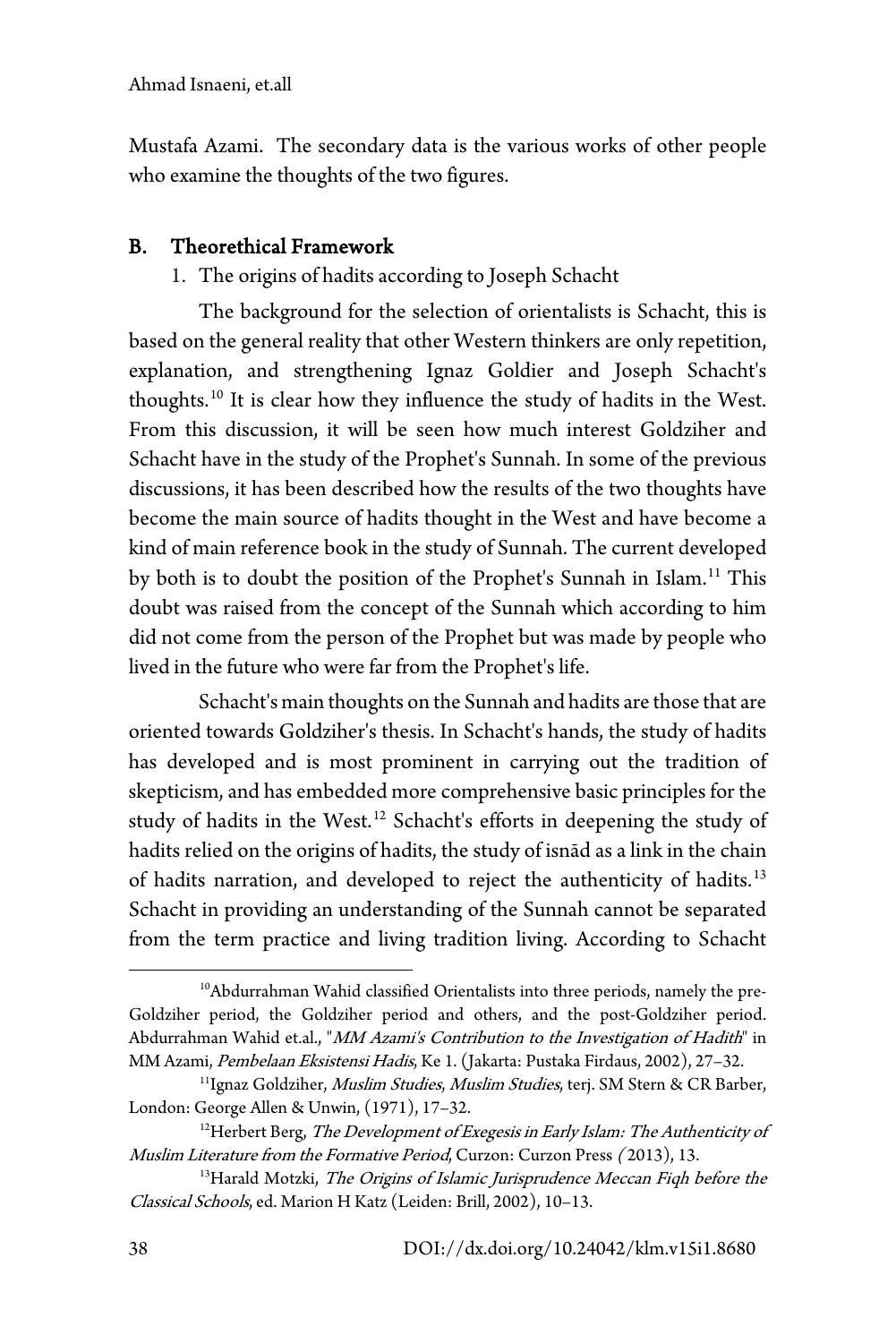Sunnah according to the classical Islamic legal theory is the ideal action of the Prophet, to be precise it is a past action, like a view of life.<sup>[14](#page-6-0)</sup>

Schacht relies on his opinion on Goldziher who states that the term Sunnah is a term for animists which was later adopted into Islam. Schacht explained, Sunnah is nothing but an expression relied on the prophet, habits and way of life even though at that time the habits used did not come from the Prophet.[15](#page-6-1) Schacht concluded that Sunnah has become a habit, a behavior that has become a collective agreement in society.<sup>[16](#page-6-2)</sup> Schacht emphasizes that elements of pre-Islamic traditions continue to persist in the face of Islamic law. The mixed period of these pre-Islamic traditions has since the first century of Hijriyah.<sup>[17](#page-6-3)</sup> The background for the emergence of the belief that the Prophet Muhammad was used as a source of law or mediator, departs from the Arabic tradition before the arrival of Islam, namely the tradition of appointing someone as an intermediary (ḥakam) on problems that arise in society. Schacht noted that the Prophet Muhammad himself was willing to become an ḥakam among those who believed in their disputes, even though he firmly refused to be called kāhim, because the decision made by the Prophet was not based on a specific incantation but was based on the revelation of the Koran.<sup>[18](#page-6-4)</sup>

So the Sunnah is an innovation on the traditions of the Arab nation brought by the Prophet which was then believed to be carried out by believers, made sacred through traditions and habits that have been running since the time of prophecy.<sup>[19](#page-6-5)</sup> On the one hand, Schacht describes that Sunnah was a term used in the early second century for the purposes of administrative regulation of the Umayyad government.

<span id="page-6-0"></span> $14$ Schacht calls the sunnah with "The classical theory of Muhammadan law defines sunna as the model behavior of the Prophet". Schacht insists "sunna means, strictly speaking, nothing more than 'precedent', 'way of life'. See Joseph Schacht, The Origins of Muhammad an Jurisprudence (London: Oxford at the Clarendon Press, 1971), 58.

<span id="page-6-1"></span><sup>&</sup>lt;sup>15</sup>Motzki, The Origins of Islamic Jurisprudence Meccan Fiqh before the Classical Schools, 142–149.

 $16$ Ibid., 148-149.

<span id="page-6-4"></span><span id="page-6-3"></span><span id="page-6-2"></span><sup>&</sup>lt;sup>17</sup>Joseph Schacht, Pengantar Hukum Islam, ed. Derta Sri Widowati (Bandung: Nuansa Cendekia, 2010), 6.

<sup>&</sup>lt;sup>18</sup>Ibid., 38.  $19$ *Ibid.*, 46-47.

<span id="page-6-5"></span>KALAM, Volume 15, No. 1 (2021) 39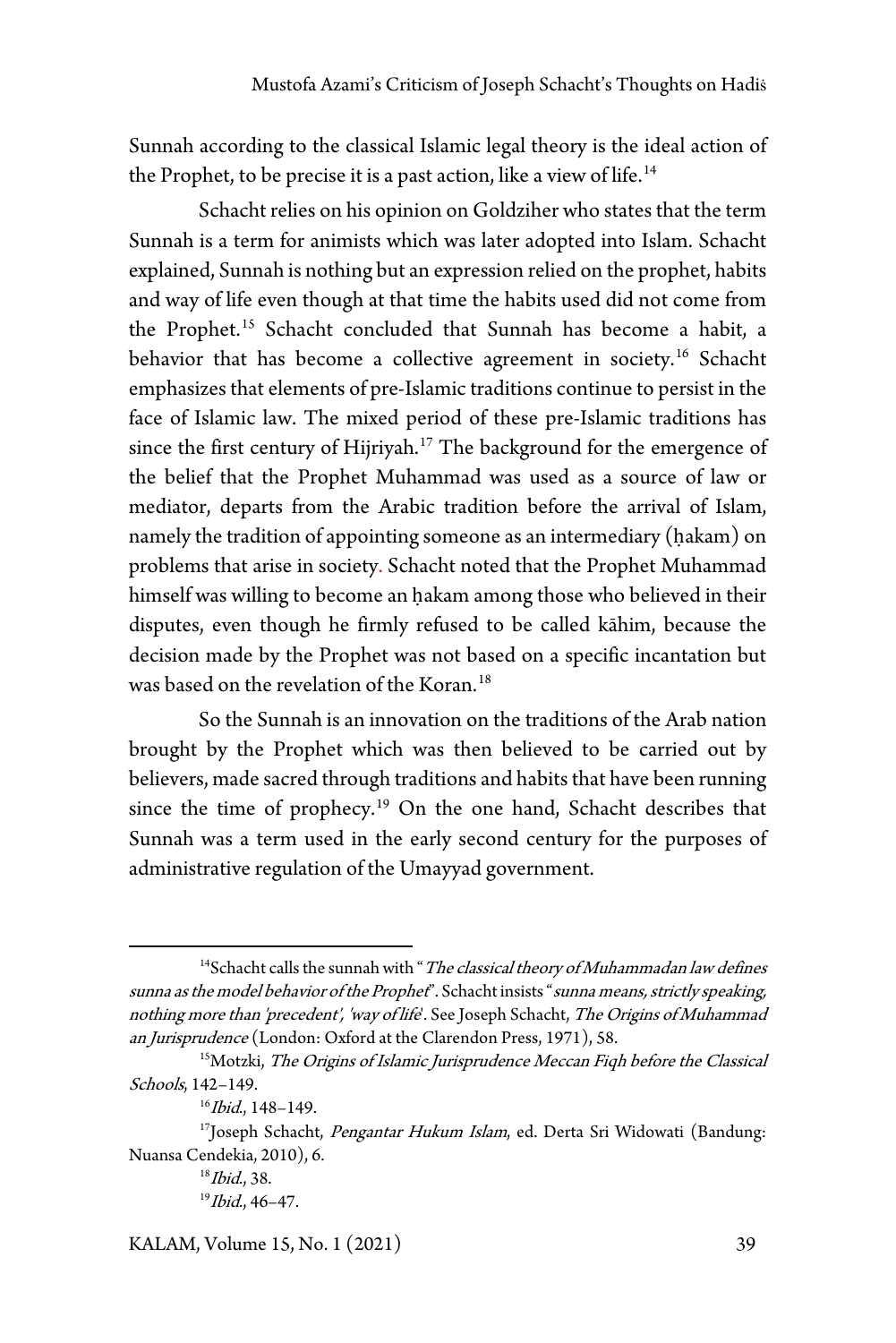#### Ahmad Isnaeni, et.all

Schacht then gave evidence of the emergence of the Sunnah, such as the use of the term Prophet's Sunnah in the letter of Abd Allāh ibn 'Ibad, a Khawarij leader addressed to the caliph Abd al-Mālik (Bani Umayyah) around the year 76 AH. Schacht describes the emergence of the term Sunnah which later became standard for something that passed away to the Prophet, emerging from the movement of opposition to the tradition of the scholars of classical law. The main thing that hadits scholars raised was that formal traditions originating from the Prophet replaced the living traditions of the classical law school. Schacht tries to criticize the existence of these legal traditions as something that cannot be said to be authentic, the reason is that they only appeared in the first half of the second century Hijriyah and after. $20$ 

The emergence of these hadits scholars did not necessarily receive a positive response and wide acceptance from classical legal scholars. But they were faced with a tough challenge, according to Schacht, the way of thinking of hadits scholars was inferior to those of classical law schools, including al-Syafi'ī. The figure of al-Syafi'i, in Schacht's view, is part of the Medina tradition but still adheres to the hadits of the Prophet, and is considered to have succeeded in synthesizing the way of thinking of the classical legal school group and hadits scholars who adhere to hadits. It was during this time of Al-Syafi'i that legal thought reached its peak, so that Schacht also acknowledged that al-Syafi'ī's legal theory was a perfect systematic work and was superior to classical legal theory.<sup>[21](#page-7-1)</sup>

Herbert Berg explains in detail the meaning of Schacht's argument, the problem of legal establishment in the classical legal school of the middle of the second century Hirjiyah often relies on the hadits that was returned to the tabi'in. If the text of the hadits is only known by a group of people who support legal opinions while other groups do not know it, while the hadits is seen as an important source of law, then it can be ascertained that the hadits actually does not exist and is just fabricated. According to Berg, this is the

<span id="page-7-1"></span><span id="page-7-0"></span><sup>&</sup>lt;sup>20</sup>Lutfi Rahmatullah, "Otentisitas Hadis Dalam Perspektif Harald Motzki," Jurnal Studi Ilmu-ilmu Al-Qur'an dan Hadis, Vol. 7, No. 1 (2006): 68–71. <sup>21</sup>Schacht, Pengantar Hukum Islam, 73-86.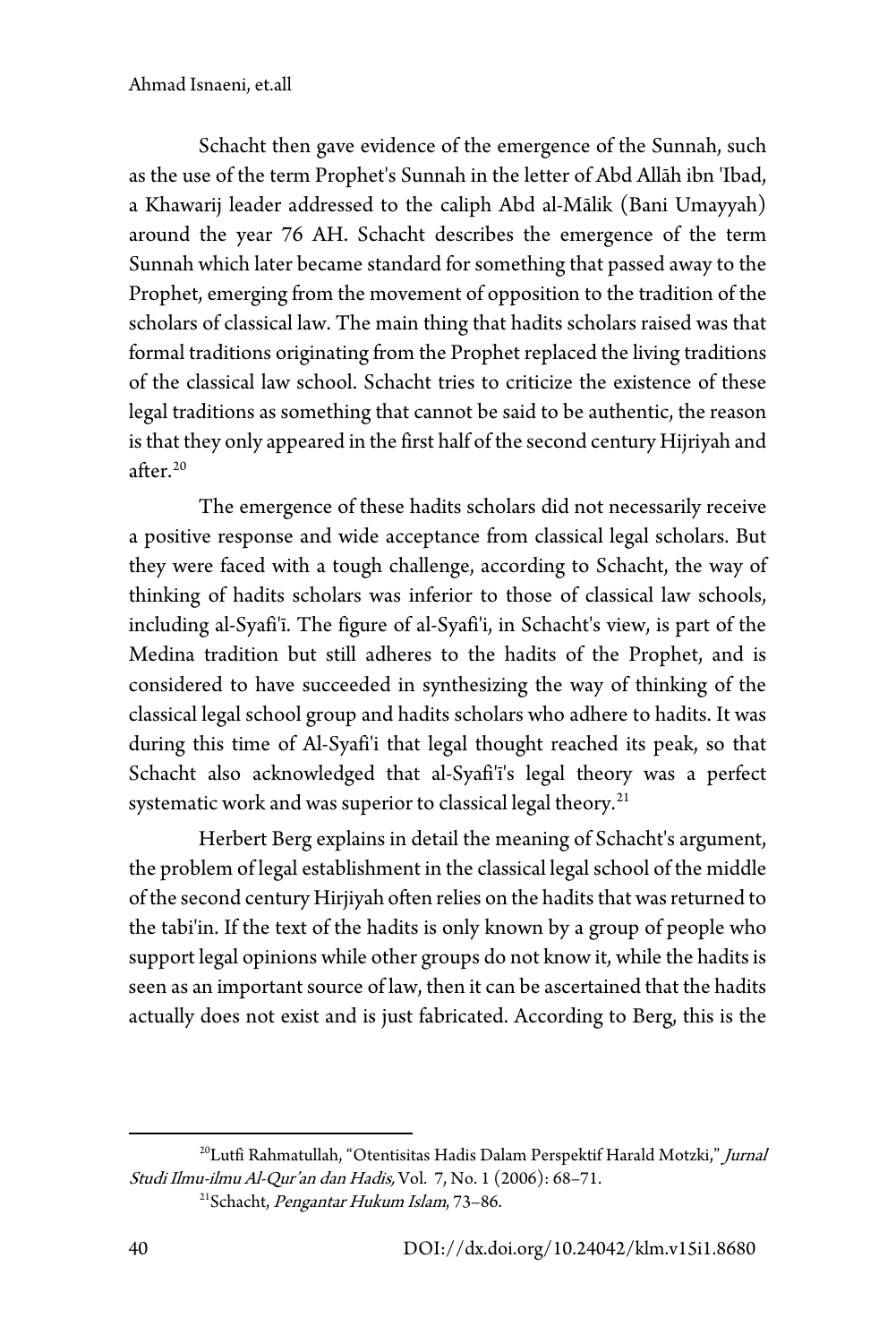principle of Schacht's thinking regarding the argument a silentio, even though he thinks it's forced.<sup>[22](#page-8-0)</sup>

Meanwhile, related to the historical context surrounding it, according to Schacht, is the emergence of the hadits in order to fortify the opinion of the group that issued the hadits. Then the group cornered by the existence of this hadits then makes another paradoxical hadits with the group as its opponent to support their opinion.<sup>[23](#page-8-1)</sup> Thus, if we examine the varied traditions from the editorial side with contradictory traditions as a reaction from others, it will be known which hadits appeared first. Based on the editorial analysis of the existing hadits texts, it will be known that the main source of the words of the editorial hadits, which is usually to the tabi'in and then returned to people who first lived like friends and ultimately to the Prophet himself.<sup>[24](#page-8-2)</sup>

2. The debate about Sanad and the narration of hadits among hadits thinkers

The system existing isnād can also serve as a guide to confirm that a hadits was composed of people who lived far from the time of the Prophet. According to Schacht, the more complete an isnād will certainly indicate that the further away the hadits is from the Prophet's life, that is, it was made by abackward projection.[25](#page-8-3) The function of this last theory to see the authenticity of hadits can be reconstructed through historical tracing of the relationship between Islamic law and what is called the Prophet's hadits. According to this theory, statements by jurists or hadits scholars long after the Prophet's death, either in the second or third century of the Hijriyah, are associated with the names of higher figures such as tabi'in, friends, and even the Prophet.<sup>[26](#page-8-4)</sup> To meet the needs of sanad, then a convincing history was

<span id="page-8-0"></span> $^{22}$ Berg, The Development of Exegesis in Early Islam: The Authenticity of Muslim Literature from the Formative Period, 14; Fahmi Riady, "Asal Usul Hadis Menurut Herber Berg" (Yogyakarta, 2007), 45.

<sup>&</sup>lt;sup>23</sup>Schacht, The Origins of Muhammadan Jurisprudence, 36.

 $24$ *Ibid.* 

 $^{25}$ *Ibid.*, 163.

<span id="page-8-4"></span><span id="page-8-3"></span><span id="page-8-2"></span><span id="page-8-1"></span><sup>&</sup>lt;sup>26</sup>Schacht states: The isnāds were often put together very carelessly. Any Typical representative of the group whose doctrine was to be projected back on to an ancient authority, could be chosen at random and put into the isnād. Motzki, The Origins of Islamic Jurisprudence Meccan Fiqh before the Classical Schools, 31; Schacht, The Origins of Muhammadan Jurisprudence, 163.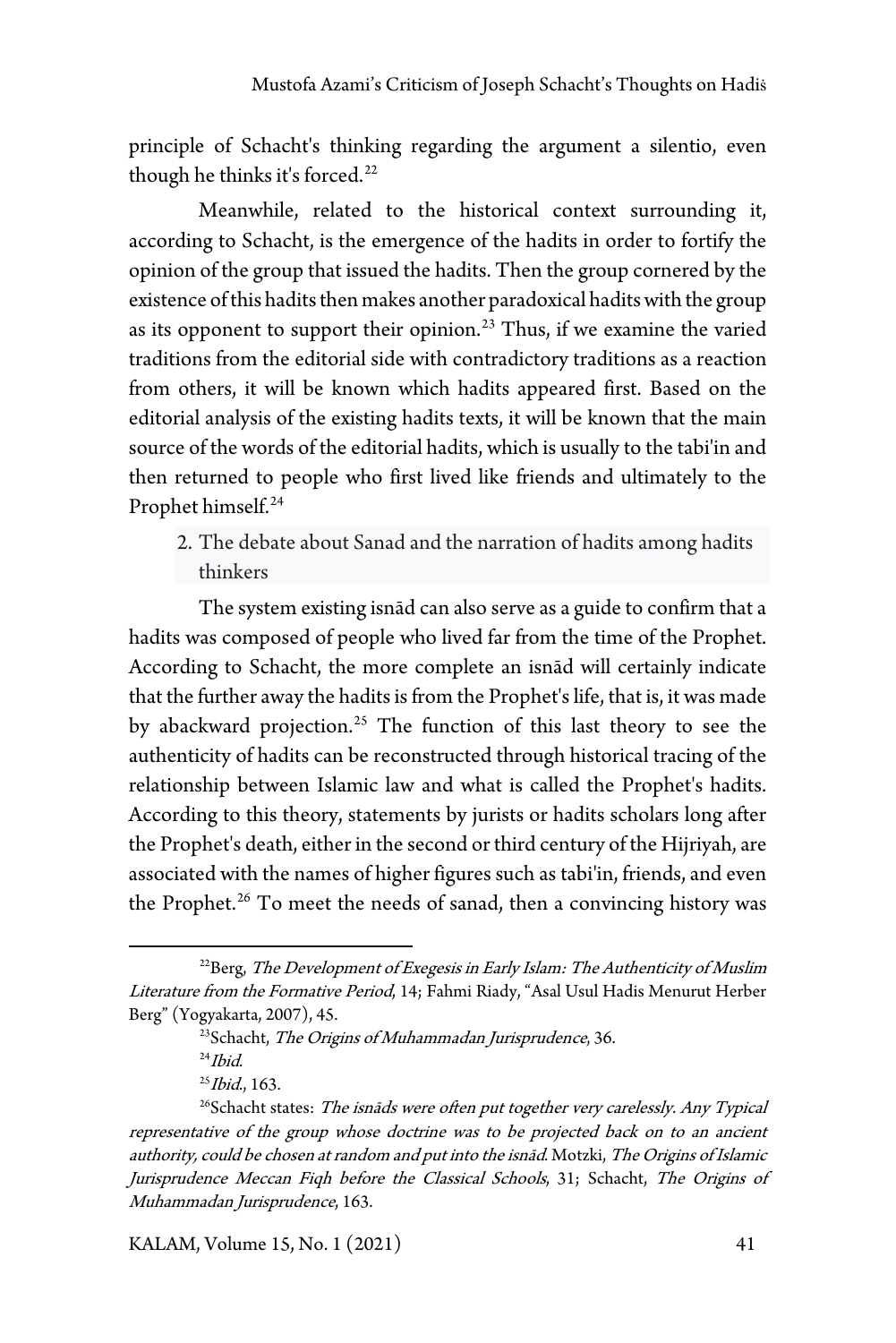made. Schacht concludes that in general the development of the transmission line (isnād) the more backward it is, the more complete and complete.<sup>[27](#page-9-0)</sup>

Thus, the existence of isnād can also be used as a guide to determine the age of the emergence of hadits, because isnād is part of the creation of lawmakers as in the editorial of hadits. [28](#page-9-1) It's just that the emergence of isnād is much more backward than the hadits editors, along with the emergence of slanderous incidents among Muslims. Schacht states that slanderous incidents occurred in the first half of the second Hijriyah century after the killing of al-Wālid ibn Yazīd (d. 126 H).<sup>[29](#page-9-2)</sup> Kamaruddin Amin argues, there are differences in understanding this word slander, Schacht might think that slander was meant when the killing of occurred Khalifah al-Wālid ibn Yazīd. There is also another possibility, namely the slander of the war between Ibn Zubair and Abd al-Mālik ibn Marwān (d. 82 H).<sup>[30](#page-9-3)</sup> Meanwhile, Azami and most of the hadits scholars understand that slander occurred at the time of Usmān ibn Affān (d. 15 H) and Alī ibn Ṭālib (d. 17 H). So, it is difficult to accept Schacht's view above.

This is in line with Robson's statement, that Schacht's theory of slander is not entirely correct. The slanderous incident occurred in the middle of the early first century of Hijriyah. After that, sanad began to appear to sort out the authentic traditions of the hadits. According to Schacht, sanad appeared only after the slanderous incident.[31](#page-9-4) If slander is meant after the murder of Usman, then it is in accordance with the views of the majority of Muslims, while if Schacht's opinion is based on the murder of al-Wālid ibn Yazīd, it is certainly not true.<sup>[32](#page-9-5)</sup>

<span id="page-9-0"></span> $27$  Generally speaking, we can say that the most perfect and complete isnāds are the latest. InSchacht, The Origins of Muhammadan Jurisprudence, 165.

<span id="page-9-1"></span><sup>&</sup>lt;sup>28</sup>Joseph Schacht, An Introduction to Islimic Law (Oxford: Clarendon Press, 1964), 34.<br><sup>29</sup>*Ibid.*, 36–37; Mustafa Al-Siba'i, *As-Sunnah Wa Makanatuha fi al-Tasyri al-Islami* 

<span id="page-9-2"></span><sup>(</sup>Beirut: Al-Makhtab al-Islami, 1998), 92–97.

<span id="page-9-3"></span><sup>&</sup>lt;sup>30</sup>Kamaruddin Amin, Isnad and The Historicity of Hadith (Jakarta: Pustaka Mapan, 2008), 60–62.

 $31$ *Ibid.*, 63.

<span id="page-9-5"></span><span id="page-9-4"></span><sup>&</sup>lt;sup>32</sup>MM Azami, Studies In Early Hadith Literature With A Critical Edition of Some Early Tekts (Beirut: Al-Makhtab al-Islami, 1968), 213–214.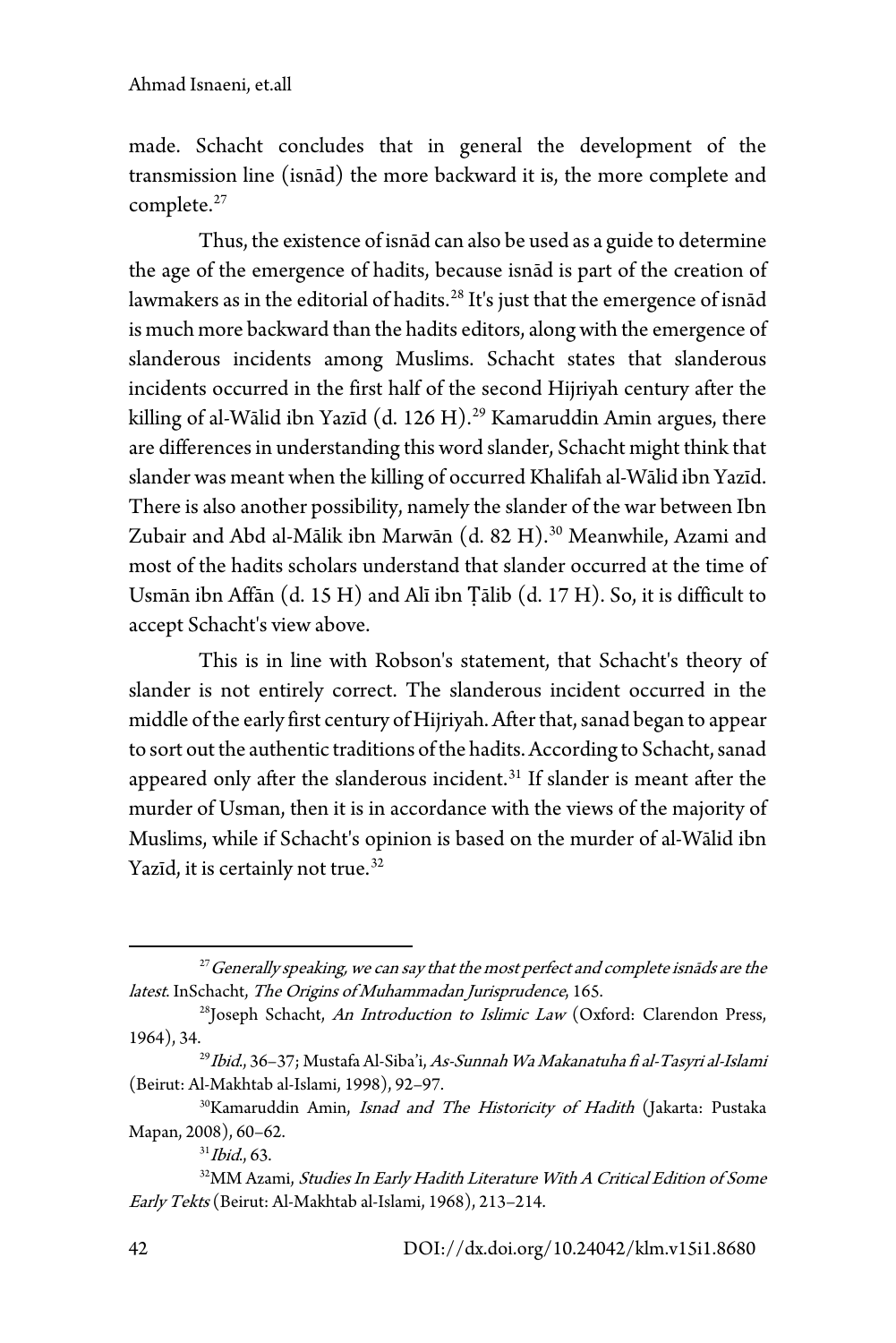Schacht underlined that isnād is a part of irresponsible and careless actions in the hadits. Because the hadits is not from the narration of the Companions, but only leaning far back then reaches the companions and is considered a more authoritative person.<sup>[33](#page-10-0)</sup> Schacht began to criticize the process of hadits based on the chain narrating isnād. According to him, the network Isnād appears later than the content of the hadits. The case that Schacht raises is the historical path of Mālik ibn Anas - Nāfi' - Ibn Umar. Schacht's analysis which rejects the path authenticity of the isnād family is based on three reasons; (a) the available sources of Sunnah are more readily available in Medina, (b) the hadits narrated by Nāfi' is an important route of narration of the hadits in Medina, and (c) the route isnād Mālik - Nāfi' - Ibn Umar is one of the best routes in view hadits scholars.<sup>[34](#page-10-1)</sup> The election of isnad Nafi' is because, according to Schacht, Nafi' died around the year 117 AH, [35](#page-10-2) while the new Malik died in the year 179 AH. This is an indication of the suspicion that Malik may have been too young or a child when Nāfi' died. If so, of course, the authenticity of the isnād needs to be questioned.

### C. Azami's Criticism of Joseph Schacht's Hadits Thought

#### 1. Back Projection Theory

Azami's criticism of Schacht's thoughts on the "back projection theory" leads to the view that the theory is just wishful thinking. In it, there is a conflict between the theory that is carried out and the arguments that Schacht has built himself. One side of Schacht is based on Goldziher's theory of the origin of the Prophet's sunnah from pre-Islamic times, but one occasion states that the Prophet's sunnah appeared in the Second Hijriyah century along with the use of the Qur'an for the term Sunnah.<sup>[36](#page-10-3)</sup> Schacht's conclusion on the origin of hadits is different from the principle of understanding among Muslims, it is reasonable because the benchmarks of the study through which he passes go beyond the truth of revelation.

<sup>33</sup>Rahmatullah, "Otentisitas Hadis Dalam Perspektif Harald Motzki," 140. <sup>34</sup>Schacht, The Origins of Muhammadan Jurisprudence, 176.

<span id="page-10-2"></span><span id="page-10-1"></span><span id="page-10-0"></span><sup>&</sup>lt;sup>35</sup> Year of Nafi's death is still being debated, some say that 117 H, 118 H, 119 H, dan 120 H. see Masrur, Teori Commonk Link GHA Juynboll, Melacak Akar Kesejarahan Hadits Nabi, 139.

<span id="page-10-3"></span><sup>36</sup>MM Azami, On Schacht's Origin of Mu*h*ammadan Jurisprudence (Oxford: Clarendon Press, 1959), 105.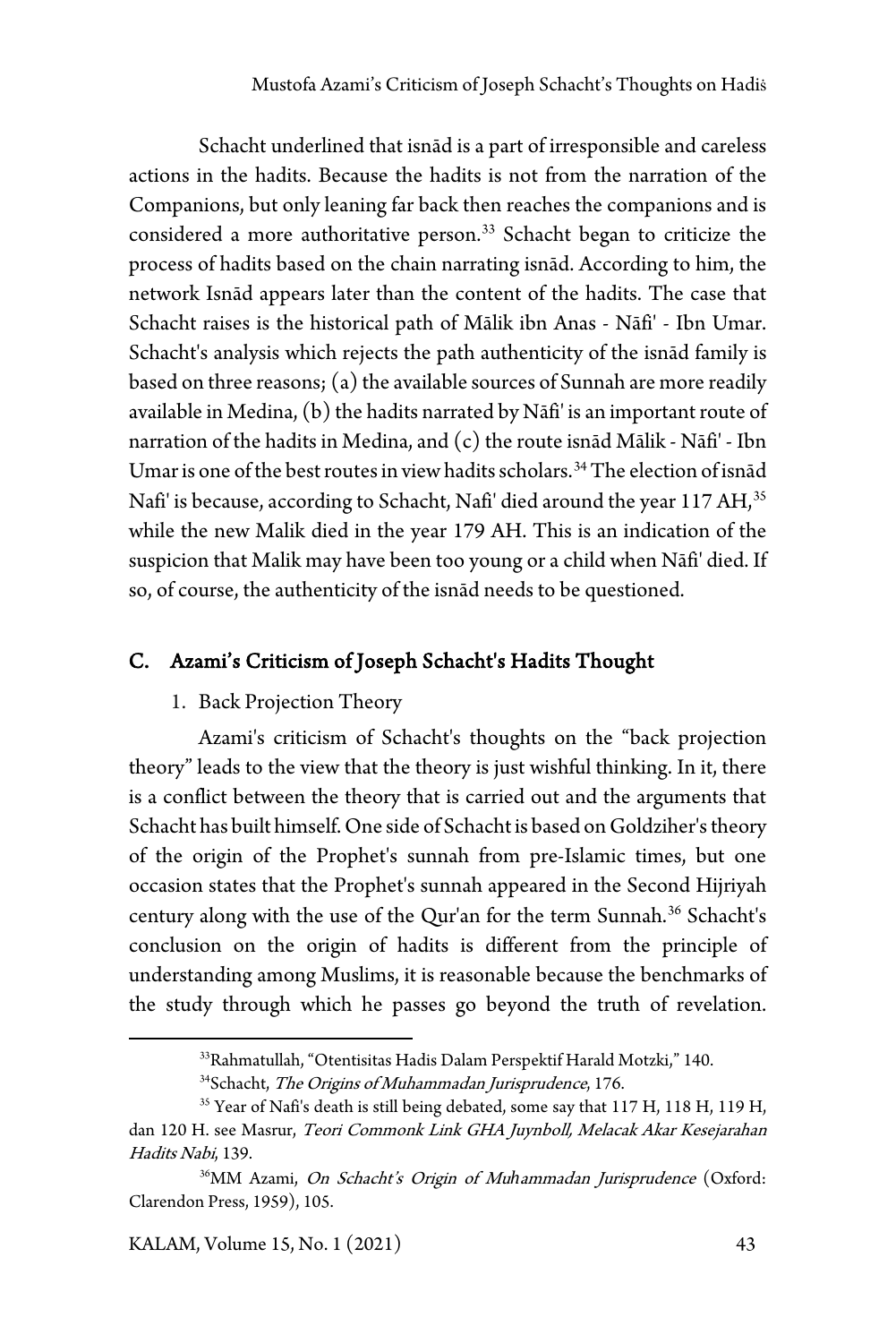Concrete evidence of this is his view of the concept of Sunnah leading to the pre-Islamic tradition, early Islamic society, contradicting classical fiqh schools, and the results of Syafi'i's reflection.<sup>[37](#page-11-0)</sup>

Azami believes that Schacht's main thinking about the Prophet's Sunnah depended on how he understood the concept and urgency of the Sunnah. Schacht sees the Sunnah as living tradition. The basis of this view according to Azami is the views of Margoliouth and Ibn al-Muqaffa' which state that the concept of Sunnah only emerged at the beginning of the second Hijriyah century for the benefit of the Umayyad administration.<sup>[38](#page-11-1)</sup>

Azami questions Schacht's conclusions based on Margoliouth's references. Azami then explained the reference referred to, namely the Sunnah is nothing but a living tradition and has not yet been real. Azami added, in the reference, there are expressions of the Sunnah which were not always attributed to the Prophet, although there were also words to him. However, according to Azami, the conclusions are drawn areas if the Sunnah did not yet exist except at the beginning of the second century. This ambiguity is seen in the definition of the Sunnah even though it contains the expression to obey the Prophet's Sunnah, even though the above mentioned Sunnah has not been clearly defined.[39](#page-11-2)

Azami questions how Schacht's view can be awakened as if the new Prophet's Sunnah was at the beginning of the Second Hijri century, while references are taken from the first half of the Hijri century. If Schacht was well aware of this, then why did he think the Sunnah of the Prophet only existed long afterward, while if the source is not true why is it also used as a basis for concluding.[40](#page-11-3)

Schacht also argues that isnād is not a route to the transmission of hadits as prevailing among Muslims. According to Schacht, isnād is made by Muslims after the life of the Prophet. Isnād was created to seek legitimacy from the statements they made to previous people who were thought to have authority down to the Prophet.[41](#page-11-4)Isnād hadits is considered valid only to the

37Minhaji, Kontroversi Pembentukan Hukum Islam: Kontribusi Joseph Schacht, 38 Azami, On Schacht's Origin of Muhammadan Jurisprudence, 36. <sup>39</sup>Ibid., 37–40.  $40$ <sup>40</sup>*Ibid.*, 40-41.

<sup>41</sup>Schacht, The Origins of Muhammad an Jurisprudence, 163.

<span id="page-11-4"></span><span id="page-11-3"></span><span id="page-11-2"></span><span id="page-11-1"></span><span id="page-11-0"></span>17.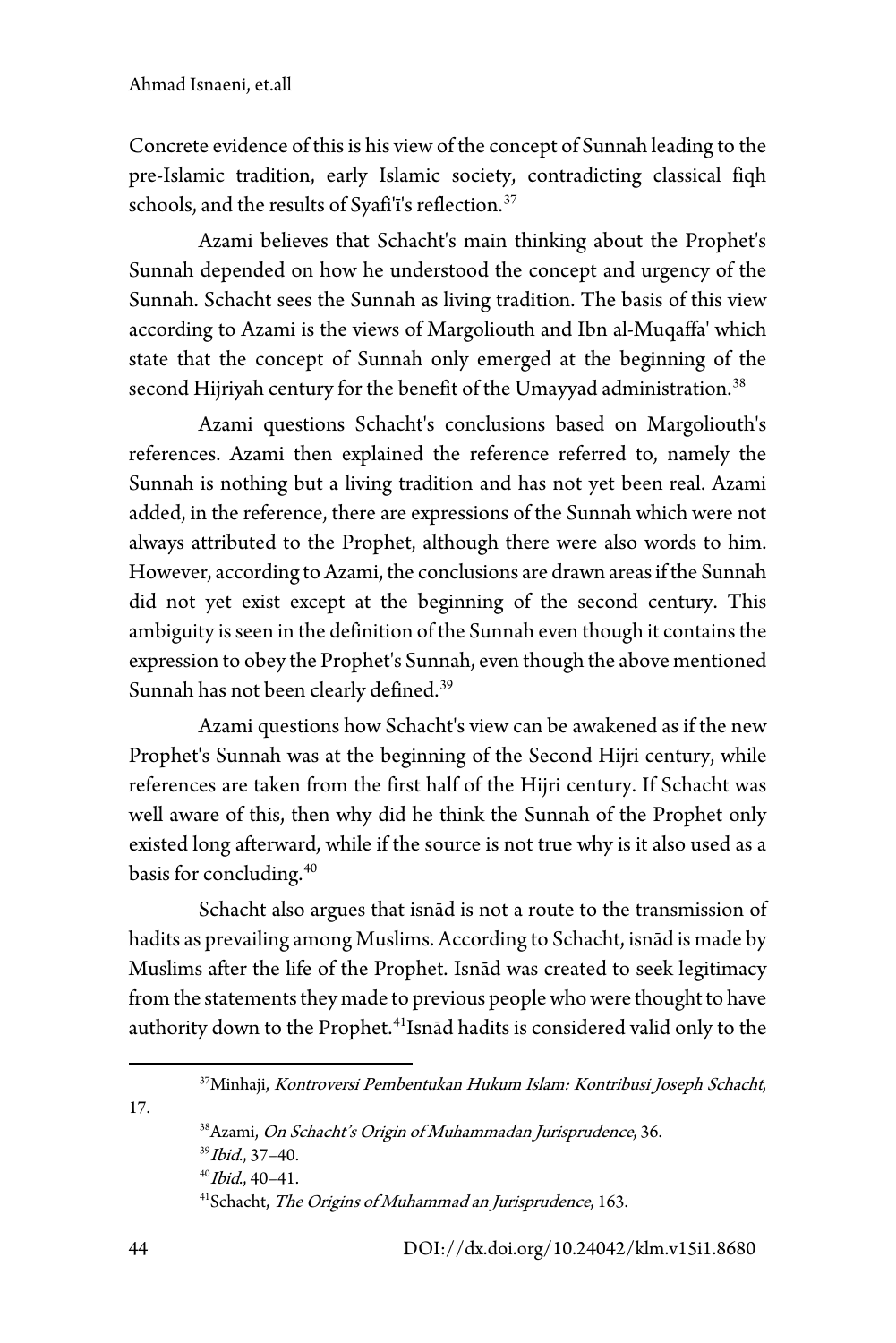scholars of the second century Hijriyah, while when it comes to the Prophet, then it is false. $42$ 

Responding to this, Azami examined several reasons Schacht put forward when talking about isnād; namely the emergence of isnād in the second century or at the very end of the second century of Hijriyah, the result of engineering to support the opinion of classical sources, and the more the form of isnād become more complete in the past.<sup>[43](#page-12-1)</sup> Azami further explained that backward projection theory does not make people sure of its truth. Azami's reason was that there was no way the narrators far from where they lived would agree to fabricate the hadits. Even though it was very difficult to meet each other, in addition to the long-distance the means of transportation at that time were not like today.<sup>[44](#page-12-2)</sup> Thus Schacht's view of the arrangement of isnād is getting more and more complete and improved an unwarranted assumption. While the isnād family claimed by Schacht is false, according to Azami not all of them are true. Because isnād there isa family which is valid and some are not.<sup>[45](#page-12-3)</sup>

Several problems arise from this back-projection theory. First, if the narrator has made a hadits and relies on an authoritative source, of course, he will attribute it to an older and famous figure like Abū Hurairah rather than Abū Bakr. One thing that is difficult to accept from the point of view of the virtue of the narration of hadits. Second, many histories have similar editors to various kalam schools. While each of the kalam schools contradicts each other, why not choose a different editorial staff. Third, the domiciles of each narrator were not in one area but far from each other. Could it be that they communicate with each other nowadays which have communication tools? Of course, it will be difficult to make sense if they agree to forge a series of transmission lines.<sup>[46](#page-12-4)</sup>

Azami explained, when a friend has some students, and at a certain time the student also has the same number of students back in his time, for

45Azami, On Schacht's Origin of Muhammadan Jurisprudence, 196–197.

 $42$ *Ibid.*, 36-39.

 $43$ *Ibid.*, 165.

<span id="page-12-2"></span><span id="page-12-1"></span><span id="page-12-0"></span><sup>44</sup>Masrur, Teori Commonk Link GHA Juynboll, Melacak Akar Kesejarahan Hadits Nabi, 47.

<span id="page-12-4"></span><span id="page-12-3"></span><sup>46</sup>MM Azami, Dirāsāt Fī al-*Ḥ*adī*ṡ* al-Nabawi Wa Tārīkh Tadwīnih (Beirut: Al-Makhtab al-Islami, 1985), 431–432.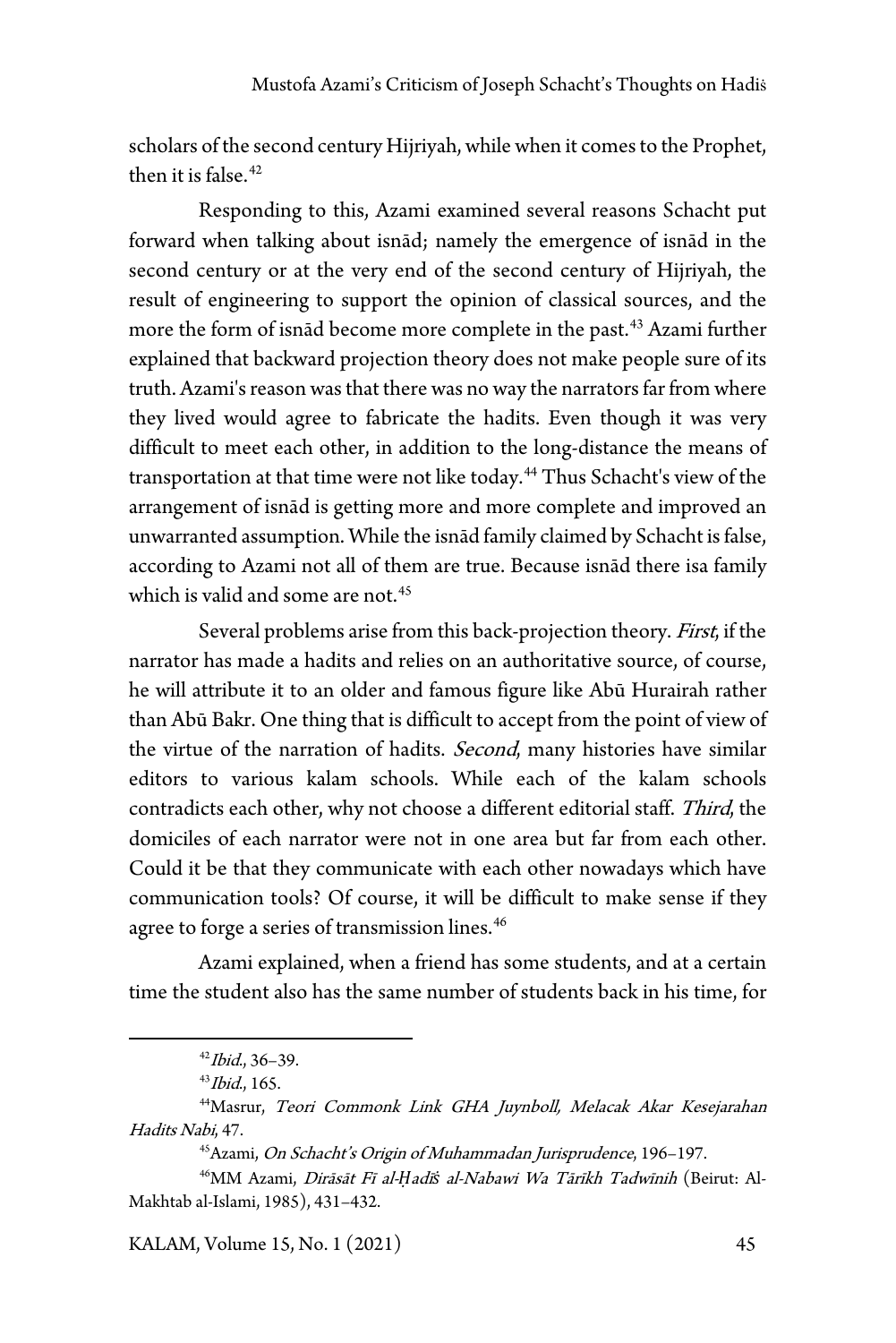example, of course, the existence of sanad will continue to increase along with the narrations delivered by each generation.<sup>[47](#page-13-0)</sup> Further study Azami on Schacht's mistakes in studying the legal traditions, while the conclusions obtained are generalized to all hadits. According to Azami this method is wrong, which of course the result is also wrong.<sup>[48](#page-13-1)</sup> The books referred to are al-Muwaṭṭa' by Imam Mālik, the book al-Muwaṭṭa' by Imam Muḥammad al-Syaibāni, and the books of al-Umm and al-Risālah by Imam al-Syāfi'ī.In fact, according to Azami, the characteristics of the two sources sometimes say that the transmission line (sanad) is in one place while in other places it only contains a part. Al-Syafi'ī acknowledged this matter in writing the hadits in his book "al-Risālah".<sup>[49](#page-13-2)</sup> Likewise, in historical literature (tārikh), not all the hadits quoted in it have authentic qualities, but some are weak and even fake. Ibn Ḥajar explains the scientific capacity of al-Ṭabāri and the method of quoting narrations (hadits) in book Tārikhs. According to Azami, these books are more worthy of being called books of Islamic law than books of hadits, because these two types of books have different characteristics. Hadits research will be more precise if it is against hadits books so that it will be more comprehensive and precise.<sup>50</sup>

This error had an impact on Schacht's perspective on the hadits. Schacht's view of the Sunnah concept does inspire a Muslim's emotions, Azami emphasized. How not, Schacht argues that Sunnah is a habit of the people of this concept is information about Medina Evidence syuf'ah.<sup>[51](#page-13-4)</sup> Azami points out Schacht's mistake in taking the argument to corroborate his view. This error revolves around the misunderstanding of the reference to the hadits on which he is based. Another proof of Schacht's error is scientific dishonesty in arguing and hiding facts.<sup>[52](#page-13-5)</sup> Another case offered by Schacht in exposing the concept of Sunnah not only to the traditions of the people of Medina, but to the classical fiqh school, as described above, but also the Iraqi and Syrian schools are also considered the origin of the

 $47$ *Ibid.*,  $405 - 415$ .

<sup>48</sup>Azami, On Schacht's Origin of Muhammadan Jurisprudence, 162–164.

<span id="page-13-2"></span><span id="page-13-1"></span><span id="page-13-0"></span><sup>&</sup>lt;sup>49</sup>Muhammad ibn Idris Asy-Syafi'i, Al-Risalah, ed. Ahmad Muhammad Syakir (Beirut: Dar al-Fikr, 1309), 431.

<sup>50</sup>Azami, Dirāsāt Fī al-*Ḥ*adī*ṡ* al-Nabawi Wa Tārīkh Tadwīnih, 398.

<span id="page-13-5"></span><span id="page-13-4"></span><span id="page-13-3"></span><sup>51</sup> Azami, On Schacht's Origin of Muhammadan Jurisprudence, 44; Schacht, The Origins of Muhammadan Jurisprudence, 61.

<sup>52</sup>Azami, On Schacht's Origin of Muhammadan Jurisprudence, 44–45.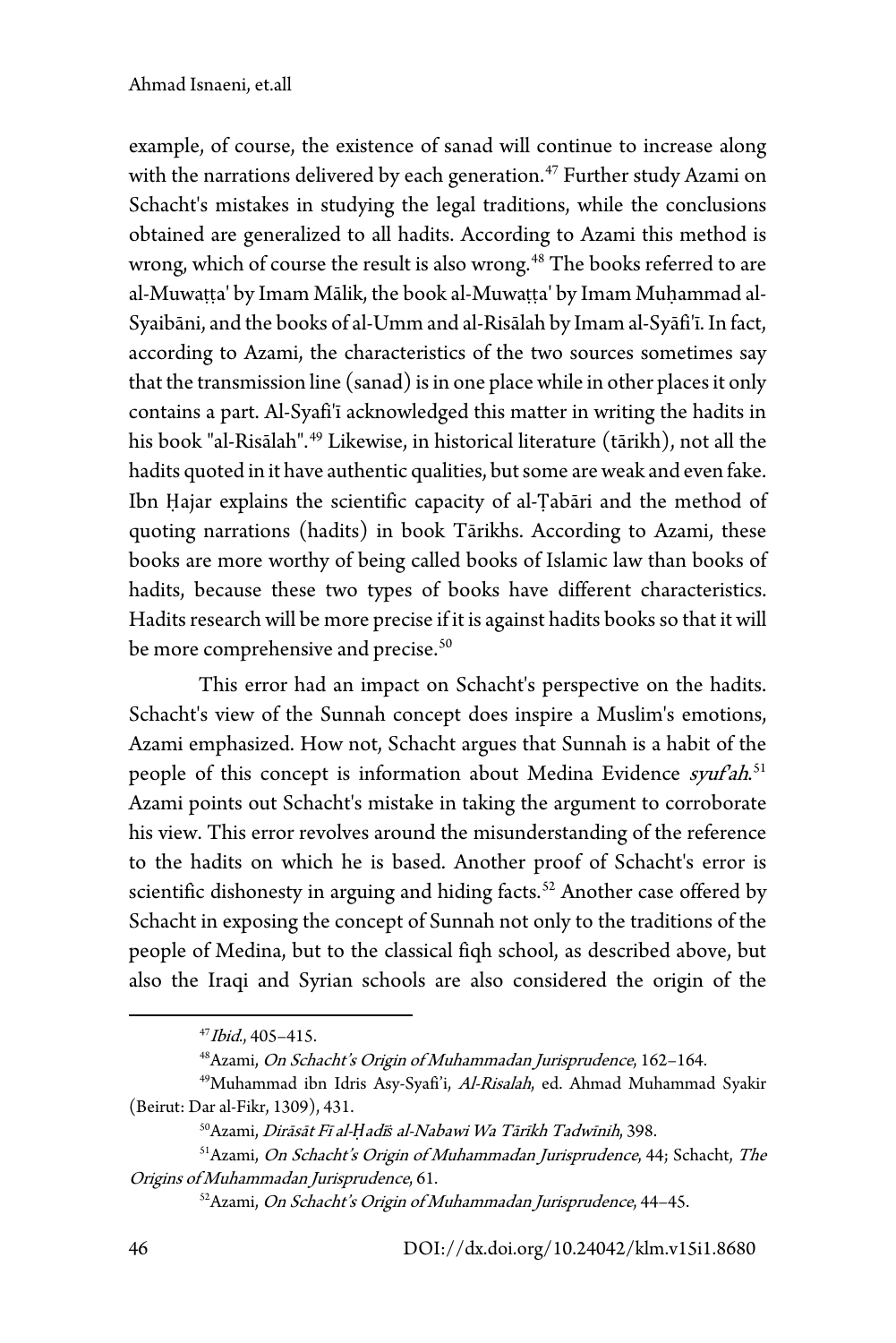Sunnah.<sup>[53](#page-14-0)</sup> Azami thought that Schacht had failed to explain that the Sunnah was not from the person of the Prophet, as the case for which his view was argued turned to show the Prophet's Sunnah and not a living tradition.<sup>[54](#page-14-1)</sup> It is as if the Prophet's role in the formation of Islamic law does not exist, because the area of a Prophet's duties is not in the area of law formation, whereas, Azami continued, the authority of the Sunnah is seen in the establishment of the classical fiqh school of thought.<sup>[55](#page-14-2)</sup>

2. Misunderstanding of the "Slander" Incident

To initiate the discussion of sanad, the researcher reveals Azami's view of Caetani's statement that ' $U$ *rwah*  $(d. 94 H)$  was the first to compile hadits. This hadits compilation does not use the sanad system.<sup>[56](#page-14-3)</sup> Even long after the Prophet Muhamad saw died, namely at the time of Abd al-Mālik around 70-80 Hijriyah, hadits reports did not mention sanad. Thus, sanad only existed and was used in the narration of hadits during 'Urwah and Ibn Ishāq (d. 151 AH). The narration of the hadits, in that case, is only the delivery of news from one person to another without the system relying on isnād. This conclusion continues on the Caetani view that the sanad system only existed after the second Hijriyah century and it was the creation of the scholars of that century.<sup>[57](#page-14-4)</sup> In contrast to Horovitz who saw Caetani's views as baseless, according to him, this research did not refer to the actual 'Urwah books. Horovitz has a different conclusion from Caetani. According to him, 'Urwah delivered a hadits accompanied by its source of sanad. Horovitz finally considered that the use of sanad had existed since the third of the First Hijri century.[58](#page-14-5) A similar view was conveyed by J. Robson (Scotland) who considered that sanad existed since the middle of the first century, even though in a simple form.<sup>[59](#page-14-6)</sup>

Azami examines Schacht's assumption that Ibn Sirin (d. 110 H) said that the acceptance of hadits before slander occurs does not question the

```
58Ibid., 214–215. 59Ibid., 215.
```
<sup>53</sup>Ibid., 51–68.

 $54$ *Ibid.*, 69–109.

 $55$ *Ibid.*, 69-101.

<span id="page-14-6"></span><span id="page-14-5"></span><span id="page-14-4"></span><span id="page-14-3"></span><span id="page-14-2"></span><span id="page-14-1"></span><span id="page-14-0"></span><sup>&</sup>lt;sup>56</sup> Azami, Studies In Early Hadith Literature With A Critical Edition of Some Early Tekts, 213.<br> $57$ *Ibid.*, 214.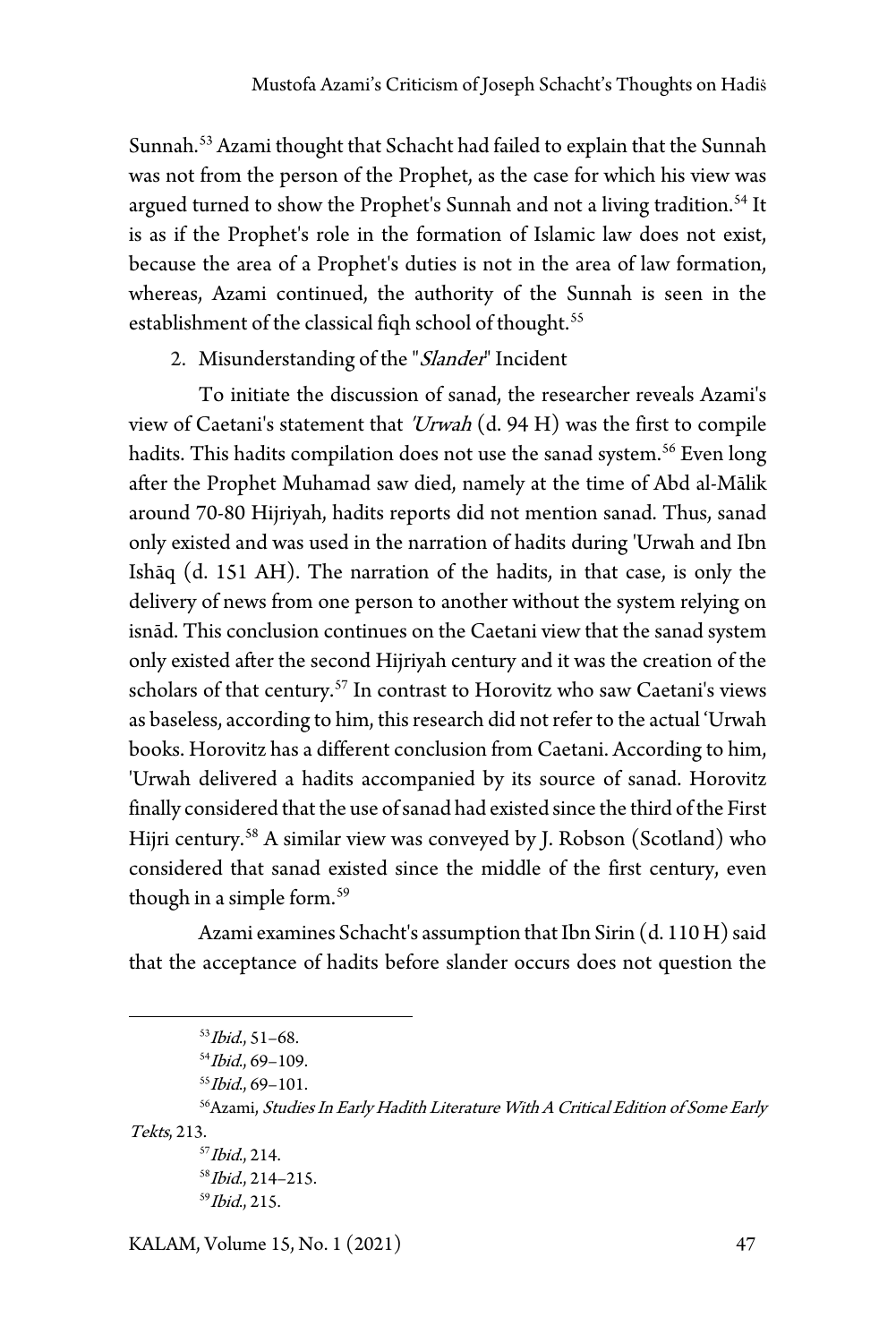origin of sanad. After the fitnah occurred, the accuracy regarding the history of the Prophet was tightened. Schacht argues that slander occurred since the killing of al-Wālid ibn Yazīd (d 126 H) before the withdrawal of the Umayyah dynasty,<sup>[60](#page-15-0)</sup> while Ibn Sirin died in 110 AH. Therefore, this view is incorrect. Azami's criticism on the above view lies in Schacht's mistake in assuming the origin of the slander during al-Wālid's murder. Whereas in Islamic history it is known that slander arose since the dispute between Mu'awiyah and Alī ibn Abī Ṭālib. Although there are other contradictions such as slander between Ibn Zubair and Abd al-Mālik ibn Marwān around 70 AH. It is clear that Schacht's view above is only due to the effectiveness and carelessness of analyzing Islamic history, Azami completes his view.<sup>61</sup>

3. The Weaknesses of the Common Link Theory

Another interesting Schacht's theory is about the common link. The existence of hadits can be detected from the presence of a commonlink or common transmitter or common narrator. [62](#page-15-2) This liaison narrator is the person who hadits, so the isnād was made by this maker from the previous generation to the Prophet. To illustrate the method above, Schacht mentions a hadits about the ability to eat game meat while doing ihram:<sup>[63](#page-15-3)</sup> The editorial of the hadits in question is:

**أخ��نا إبراهيم بن محمد ، عن عمروبن أ�ي عمرو مو�� المطلب ، محمد ه عن عمرو بن أ�ي عمرو مو�� سمط لان �حم الصيد لكم �� الإحرام حلال ، ما لم تصيدوه أو يصاد لكم ». أخ��نا من سمع سليمان بن بلال يحدث ، عن عمرو بن أ�ي عمرو ، ��ذا الإسناد ، عن الن�ي هكذا. حدثنا الر�يع ، أخ��نا الشاف�� ، أخ��نا عبد العز�ز بن محمد ، عن عمرو بن أ�ي عمرو ، عن رجل من محمد ، عن عمرو بن أ�ي عمرو ، عن رجل من بن سلن عن،**

Ibrahim ibn Mu*ḥ*ammad told us from 'Amr ibn Abī' Amr a former slave al-Mu*ṭ*alib, from al-Mu*ṭ*alib, from Jābir that the Messenger of Allah said: "meat is halal for you at ihram, as long as you are not hunting or ask to be hunted for you ". Someone told us who heard Sulaimān ibn Bilal, from 'Amr ibn Abī 'Amr through this sanad from the Holy Prophet like that. Al-Rabi' narrated to us, from al-Syafi'ī

<sup>60</sup>Schacht, The Origins of Muhammadan Jurisprudence, 37.

<sup>&</sup>lt;sup>61</sup> Azami, Studies In Early Hadith Literature With A Critical Edition of Some Early

<span id="page-15-1"></span><span id="page-15-0"></span>Tekts, 216.<br><sup>62</sup>*Ibid.*, 165–166.

<span id="page-15-3"></span><span id="page-15-2"></span><sup>63</sup>Asy-Syāfi'i,"Ikhtilāf al-Ḥadīṡ", in Cd Rom, "Al-Maktabah Al-Syamikah" (Beirut: Musthafa al-Babi al-Halabi, 1999), 236.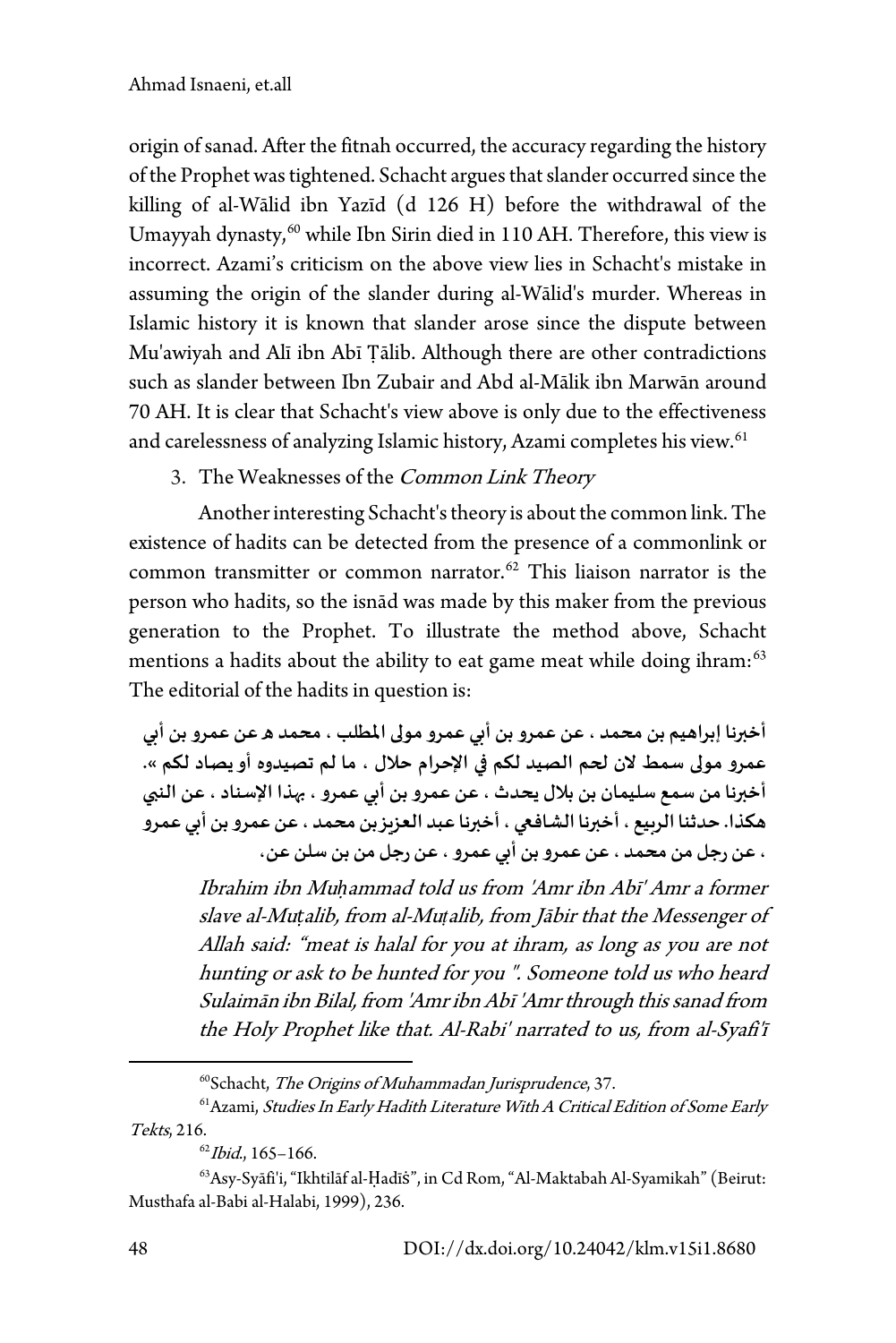Mustofa Azami's Criticism of Joseph Schacht's Thoughts on Hadis

who told us, where Abd al-'Azīz ibn Mu*ḥ*ammad told us, from' Amr ibn Abī 'Amr from someone from Bani Salamah from Jābir from the Prophet saw so.

According to Schacht's version, the historical path of the hadits can be seen in the form of isnad below:<sup>[64](#page-16-0)</sup>



Figure 1

According to Schacht's records, 'Amr ibn Abī' Amr is in the position of a narrator common link. Apart from identifying the origin of the hadits, the liaison figure can also provide information on when the hadits appeared. In other words, it is the liaison who falsifies the hadits. Schacht affirmed, 'Amr, who is claimed to be the author of the hadits, does not hesitate to be between patrons and sources of unknown history (anonymous).<sup>[65](#page-16-1)</sup>

<span id="page-16-1"></span><span id="page-16-0"></span><sup>&</sup>lt;sup>64</sup>Schacht, The Origins of Muhammadan Jurisprudence, 172.  $65$ *Ihid*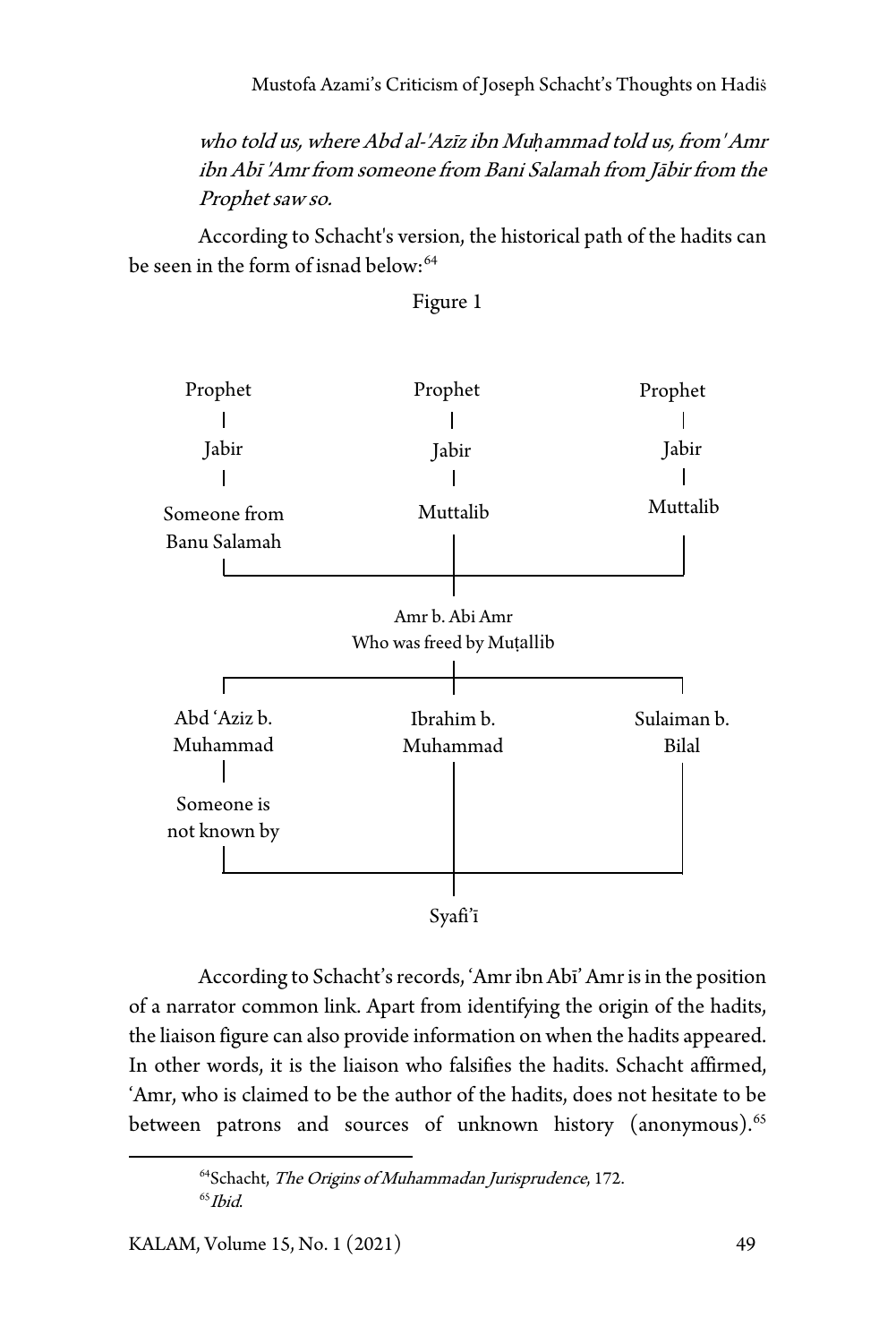According to Azami, the form of the narrative scheme described by Schacht is inequality. A person from Banī Salāmah can be identified based on another narrative line that mentions that person. According to Azami, the form of the narrative scheme described above is incorrect. The actual sequence of narration of the hadits is as follows:



Azami then explained Schacht's mistake in Azami's analyzing each of the disciples claimed that Abdul' Azīz had mistakenly mentioned source 'Amr as someone from Banī Salamah. Abraham has a stronger status than Abdul' Azīz. This claim is supported by the same Solomon in citing the source of the narration of 'Amr, it is based on the description of ash-Syafi'i.<sup>[66](#page-17-0)</sup> Thus, the correct source of 'Amr's narration is Muttalib, and not someone from Bani Salamah, so the narrative path has only one, and is called garib. So the correct narrative scheme is as follows:<sup>[67](#page-17-1)</sup>

<span id="page-17-0"></span><sup>.</sup> وابن أبي يحيى أحفظ من عبد العزيز ، وسليمان مع ابن أبي يحي :Syāfi'ī, *"Ikhtilāf al-Ḥadīš",* 236.<br>Syāfi'ī, *"Ikhtilāf al-Ḥadīš",* 236.

<span id="page-17-1"></span><sup>67</sup>Azami, On Schacht's Origin of Mu*ḥ*ammadan Jurisprudence, 199; Azami, Studies In Early Hadith Literature With A Critical Edition of Some Early Tekts, 233–235.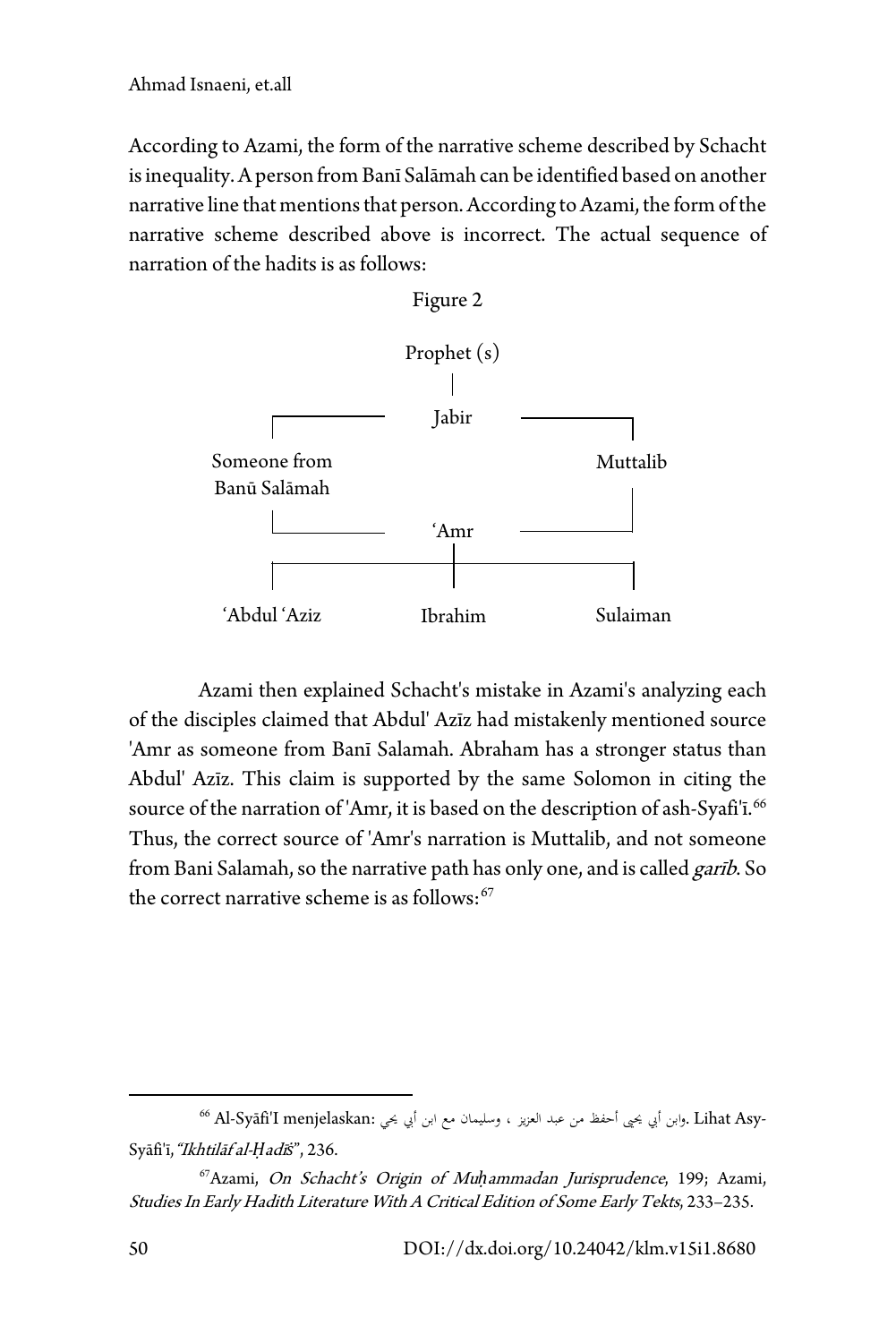

Many more reasons were raised by Azami to refute Schacht's theory of liaison narrators. Although in his notes, Azami did not close himself to the existence of this theory, the implications of it quite influential on the existence of hadits. Schacht claims that it was the liaison narrators who fabricated or faked the hadits. This last point is what makes Azami objected.[68](#page-18-0) Among the implications of this theory is that it denies the journey of searching for hadits (ri*ḥ*lah fī *ṭ*alab al-*ḥ*adī*ṡ*) by various generations. There is information that some scholars hear, while others do not, because their learning period is not always the same. Azami also claims, someone can't ask the scholars who are separated for decades or even centuries of their life, just to support and make isnād for the sake of a faked hadits. While their places were far from each other, while at that time the means of transportation were not like today.<sup>[69](#page-18-1)</sup> For those who assess the possibility of falsification isnād, and disagree with Azami, the arguments put forward against Schacht's thesis are judged to be endless arguments.

With the common links presented by Schacht, Azami considers that everything is not objective. This view is based on two terms Schacht used frequently in applying his theory. First, the term common occurrence (common symptoms that usually occur). This term is used when the theory

<span id="page-18-1"></span><span id="page-18-0"></span><sup>68</sup>Azami, On Schacht's Origin of Mu*ḥ*ammadan Jurisprudence, 201.  $^{69}$ *Ibid.*, 204-205.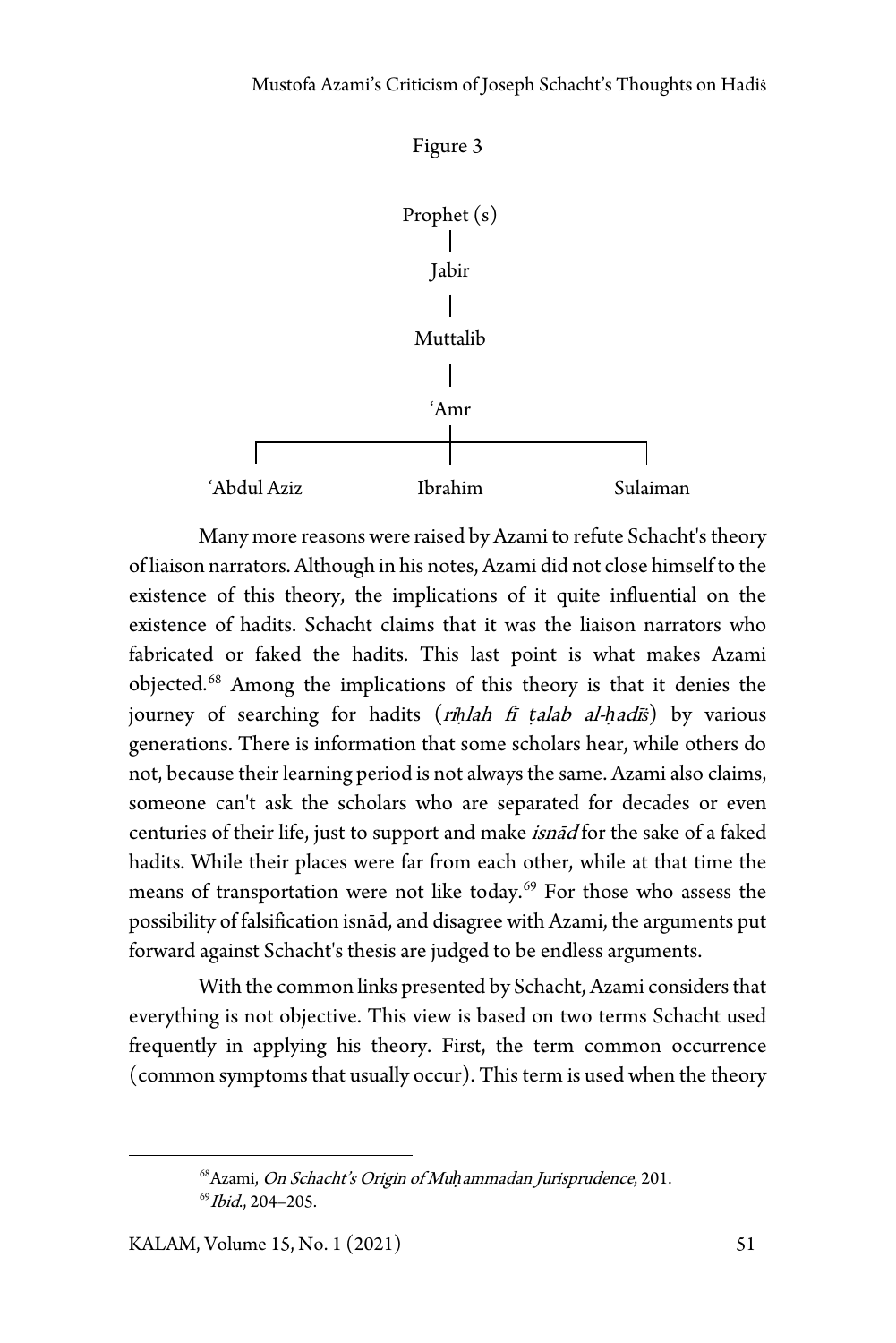is used by expectations, so Schacht includes examples to confirm it.<sup>[70](#page-19-0)</sup> Second, the term occasionally; This term is used if the data and evidence are contrary or not as expected with the theory developed, then Schacht ends it by concluding that the case sometimes occurs.<sup>[71](#page-19-1)</sup> On this basis, Azami considers Schacht's research to be non-objective. Schacht has frequently claimed hadits scholars have projected their doctrine backward to earlier sources[.72](#page-19-2) Azami assessed that apart from being not objective in his research, Schacht was also inconsistent with the theory and reference sources. Misunderstanding historical facts, and breaking away from understanding the existing context of reality. Also, errors in understanding the method of quoting classical scholars negate the socio-political and geographic conditions of the Arab community. As a result, according to Azami, Schacht's scientific studies and conclusions about the study of hadits cannot be accepted as true.<sup>[73](#page-19-3)</sup>

# D. Conclusion

The contribution of Joseph Schacht's thoughts on sanad and the narration of hadits cannot be separated from the shadow of Goldziher's hadits thought. On the one hand, the significance seems to be, being able to develop a wider study of hadits, not limited to the origin of the hadits, but the doubts that have been planted about the authenticity of the haditss are stronger. However, some of Schacht's views on the terms of the narration of hadits are not all correct, including the events that took place in the early era of Islam. This is the central point of Azami's criticism. Methodologically,

<span id="page-19-0"></span><sup>&</sup>lt;sup>70</sup>Schacht sates: The Iraqian opponent repeatedly agrees with Shāfi'i that no one has any authority beside the Prophet… where Shaibāni insists on the decisive role of a decision of the Prophet, shows that the Iraqians had indeed anticipated and explicitly formulated this essential thesis, and applied it occasionally. They are, however, still far from Shāfi'i's unquestioning reliance on traditions from the Prophet alone. Schacht, The Origins of Muhammadan Jurisprudence, 28; another occasion Schacht also states: The case discussed in the preceding paragraph is not hypothetical but of common occurrence. Schacht, The Origins of Muhammadan Jurisprudence, 172.

<span id="page-19-1"></span><sup>&</sup>lt;sup>71</sup> Azami, *Studies In Early Hadith Literature With A Critical Edition of Some Early* Tekts, 234–235.

<span id="page-19-3"></span><span id="page-19-2"></span><sup>72</sup>Azami, On Schacht's Origin of Mu*ḥ*ammadan Jurisprudence, 205; Azami, Studies In Early Hadith Literature With A Critical Edition of Some Early Tekts, 235–236.

<sup>73</sup>Azami, On Schacht's Origin of Mu*ḥ*ammadan Jurisprudence, 3 and 117–122.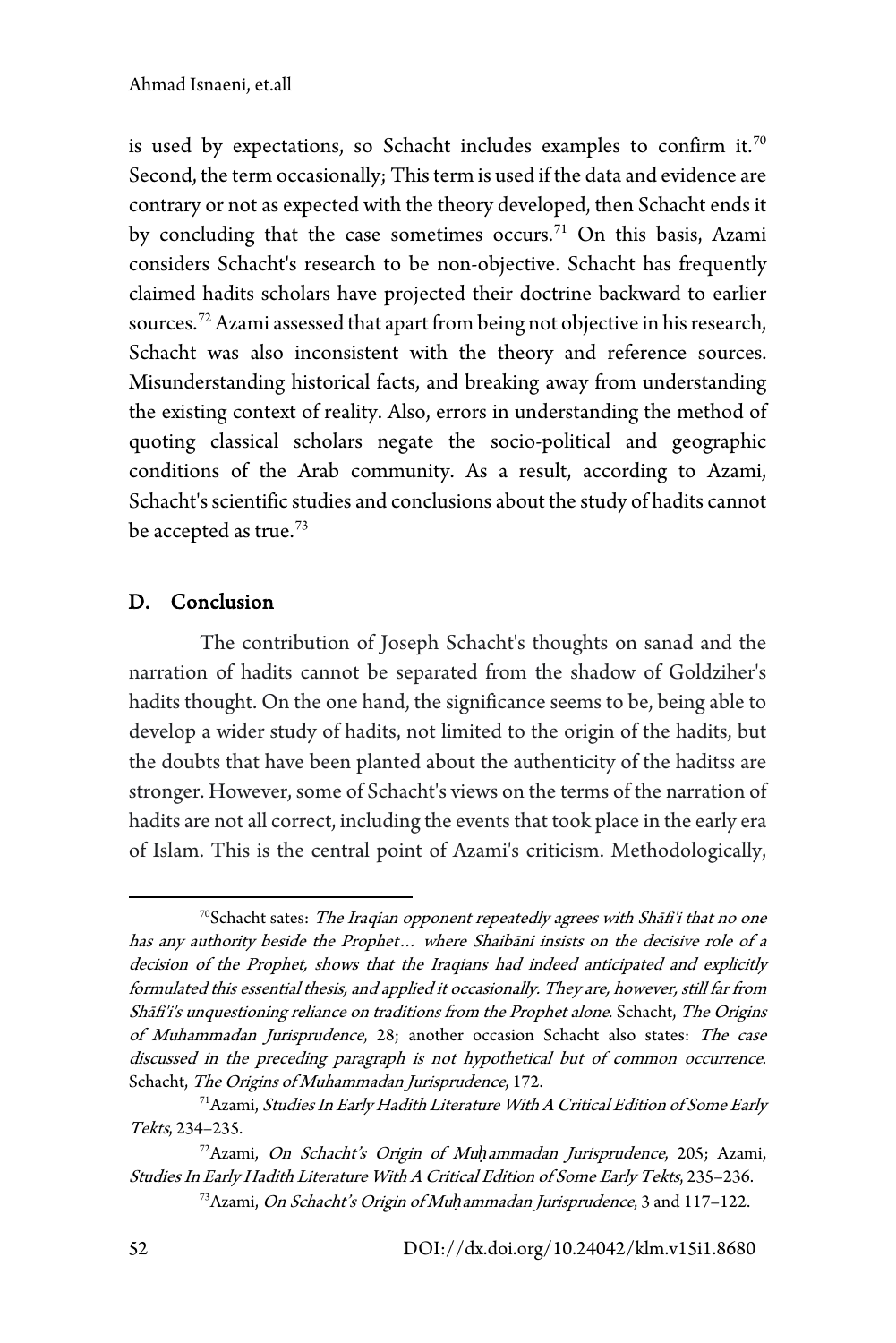Schacht's scientific work is not entirely scientifically objective. However, criticizing criticism is scientific work, Azami received backlash from Western scholars, seeing Azami's criticism as no different from his predecessors, that criticism is circular in nature, namely around sanad, and hardly touches the observance of the hadits.[]

### References

- Amin, Kamaruddin. Isnad and The Historicity of Hadits. Jakarta: Pustaka Mapan, 2008.
- As-Siba'i, Mustafa. As-Sunnah Wa Makanatuhafi at-Tasyri Al-Islami. Beirut: Al-Makhtab al-Islami, 1998.
- Asy-Syafi'i, Muhammad ibn Idris. Ar-Risalah. Edited by Ahmad Muhammad Syakir. Beirut: Dar al-Fikr, 1309.
- Azami, MM. Dirāsāt Fī Al-*Ḥ*adī*ṡ* an-Nabawi Wa Tārīkh Tadwīnih. Beirut: Al-Makhtab al-Islami, 1985.
- ———. On Schacht's Origin of Mu*ḥ*ammadan Jurisprudence. Oxford: Clarendon Press, 1959.
- ———. *Pembelaan Eksistensi Hadis*. Ke 1. Jakarta: Pustaka Firdaus, 2002.
- ———. Studies In Early Hadits Literature With A Critical Edition of Some Early Tekts. Beirut: Al-Makhtab al-Islami, 1968.
- Berg, Herbert. The Development of Exegesis in Early Islam: The Authenticity of Muslim Literature from the Formative Period. The Development of Exegesis in Early Islam: The Authenticity of Muslim Literature from the Formative Period, 2013.
- Darussamin, Zikri. "Studi Atas Pemikiran Ignaz Goldziher Tentang Hadis." UIN Sunan Kalijaga, 1997.
- Goldziher, Ignaz. Muslim Studies. Muslim Studies, 2017.
- Maliki, Maliki, and Husnul Hidayati. "Pemikiran Hadits Kamarudin Amin".el-'Umdah (2019).
- Masrur, Ali. "Asal Usul Hadis, Telaah Atas Teori Common Link GHA Juynboll." UIN Sunan Kalijaga, 2004.
- ———. Teori Commonk Link GHA Juynboll, Melacak Akar Kesejarahan